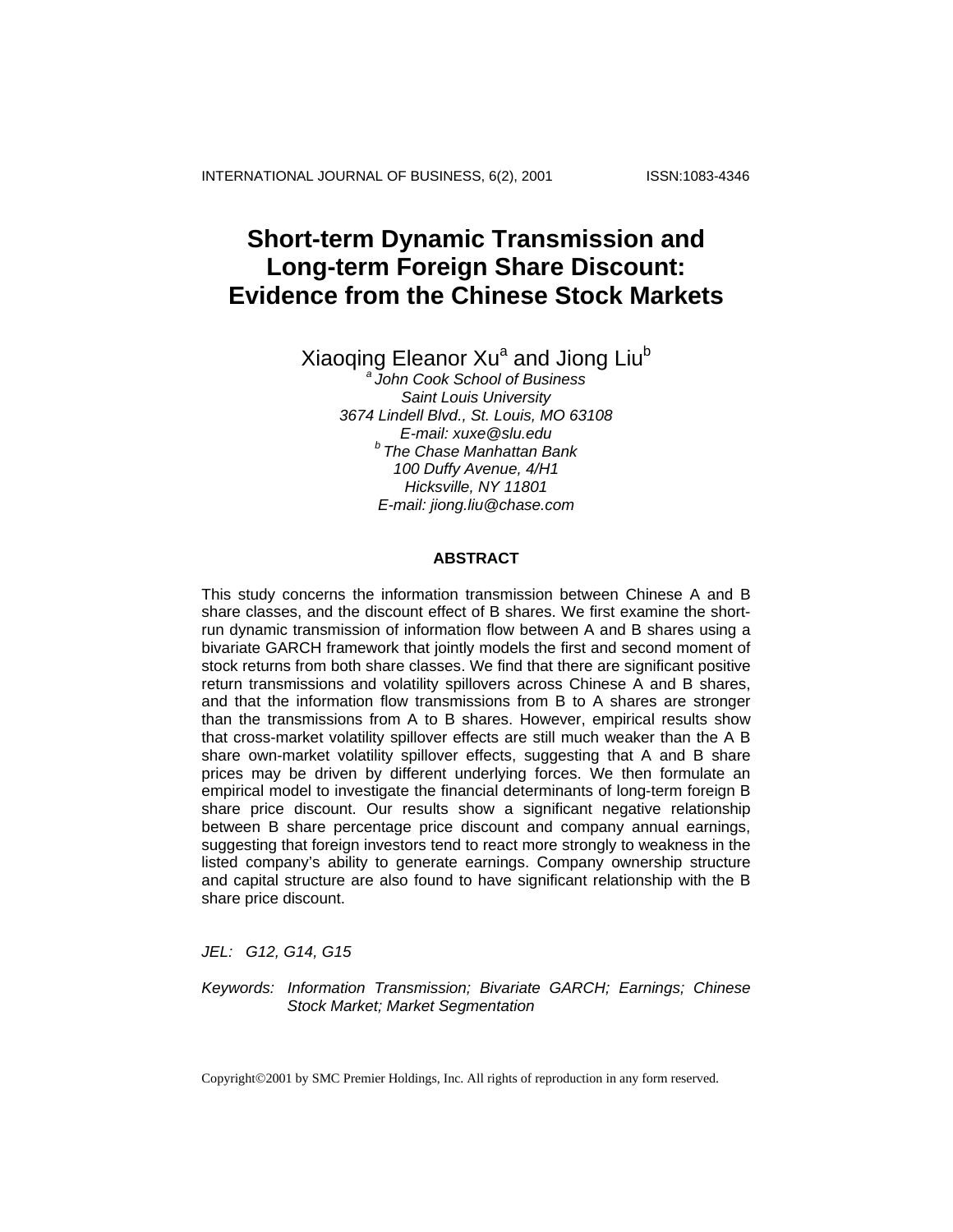# **I. INTRODUCTION**

As part of its continuing efforts to develop a socialist market economy, China opened the Shanghai Stock Exchange (SHSE) in December 1990 and the Shenzhen Stock Exchange (SZSE) in July 1991. Both exchanges operate in a continuous auction environment with computerized matching system, and stocks are prohibited from cross listing on both exchanges. Upon approval by the State, Chinese companies can issue two types of shares at SHSE or SZSE to raise equity capital: "A" shares are owned and traded by Chinese domestic investors, and "B" shares are owned and traded by foreign investors in US dollars at SHSE or HK dollars at SZSE<sup>1</sup>. Serious market fragmentation is a distinct feature of the emerging Chinese equity market, although in principle, creating a hierarchy of share classes goes against the equality of ownership within a corporation.

In recent years, the segmentation of the Chinese stock markets has attracted a great deal of research interests from financial economists. Most of the research effort so far has focused on the linkage and interactions of A and B share markets in terms of the conditional first moment of the distribution of returns. For example, Chui and Kwok (1998) applied a Simultaneous Equation framework to examine the mean transmission between A and B share returns, and found that first moment return transmissions exist from B share to A share and, to a lesser extent, from A share to B share. These studies ignored, however, the heterogeneity of security returns and the cross-market spillover of A and B share return volatilities (second moment transmission).

From a market microstructure perspective, price movement depends on the arrival of new information and the process that incorporates this information into market prices<sup>2</sup>. During the trading period, informed traders may arrive at each market with private information regarding the value of financial assets. The arrival of new private information thus induces a sequence of trades that reveal the pricing implication of the latent information. Therefore, the information content of price is reflected in both the first and the second conditional moments of stock returns (conditional mean and conditional variance). In this study, we examine the short-run dynamic information transmission between the Chinese A and B share markets using a Bivariate Generalized Autoregressive Conditional Heteroskedasticity (GARCH) framework, which simultaneously models the return transmission and volatility spillover across the two markets.

Multivariate GARCH models allow for interaction effects within the conditional mean and conditional variance of two or more time series. Theodossiou and Lee (1993), Karolyi (1995), and Kearney and Patton (2000), among others, use the Multivariare GARCH model to study the return and volatility spillover across equity markets and currency markets. These studies provide valuable insight into the mechanism through which stock market movements are transmitted across various markets. By applying the Multivariate GARCH to the Chinese A and B share markets, we explicitly model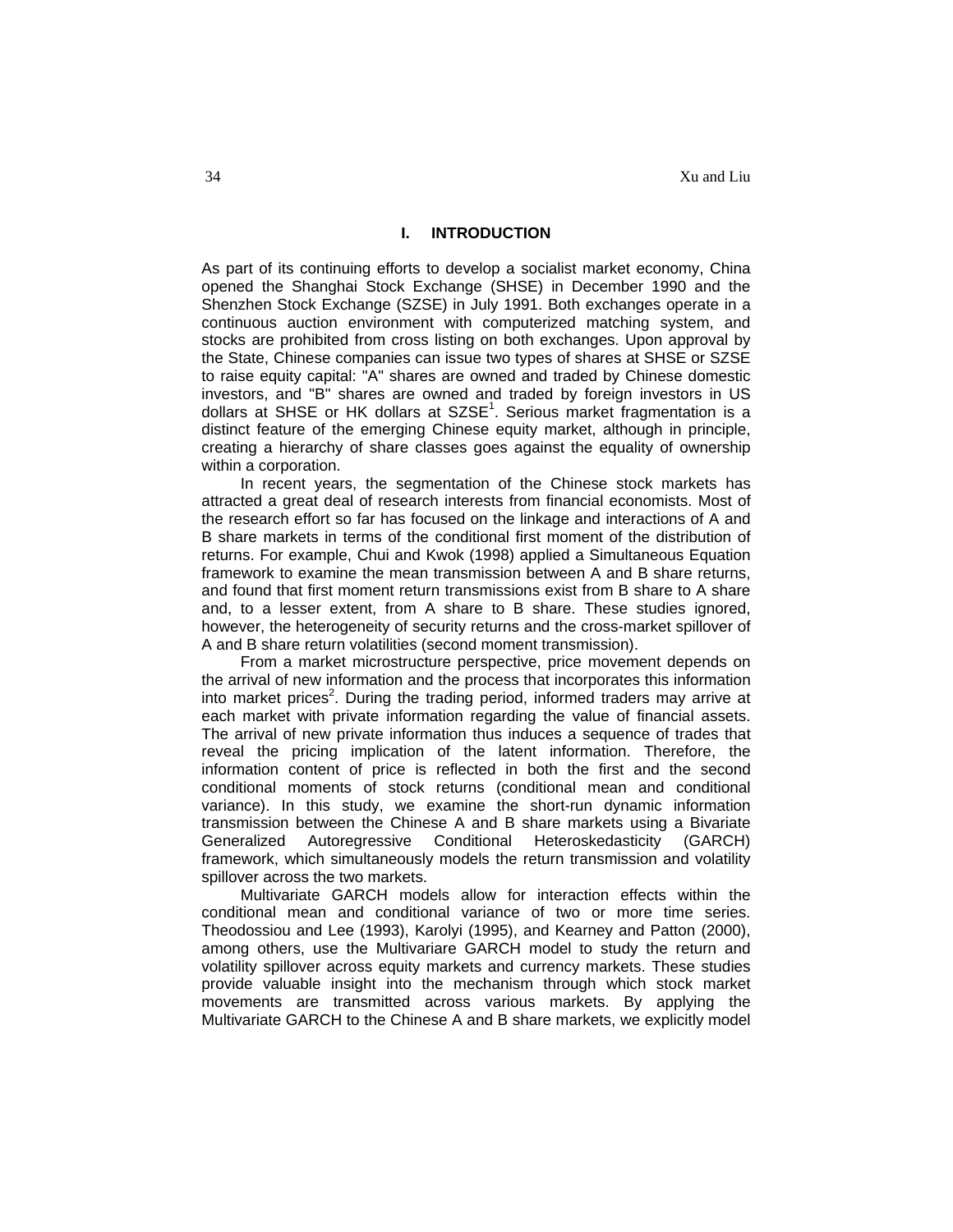the return and volatility interactions between these two markets in an integrated framework. This allows us to gain a better understanding of the dynamic information transmission and price discovery mechanism between the Chinese A and B share markets. It also has important implications for pricing, for evaluating trading strategies, and for formulating regulatory policies in the Chinese A and B share markets. We find that there are significantly positive return (first moment) and volatility (second moment) interactions between A and B shares, and that the mean and variance spillovers from B to A shares are stronger than that from A to B shares. On the other hand, empirical results show that A B share cross-market volatility spillover effects are still much weaker than the A B share own-market volatility spillover effects, suggesting that A and B share prices may be driven by different underlying forces. This is also consistent with Fung, Lee and Leung (2000), who used a latent variable asset pricing model to show that A and B share markets are segmented.

In principle, shares issued by the same company should have the same rights, same dividends and same valuations. Investors should require the same return on these shares and hence, price these shares at the same level. However, Chinese B shares are traded at deep discount to A shares issued by the same company. One obvious factor that might have contributed to the foreign share discount is ownership restrictions: A shares can only be traded among domestic investors while B shares can only be traded among foreign investors. These ownership restrictions lead to different supply and demand equilibrium for Chinese A and B shares. Su (1999) developed and tested a oneperiod Capital Asset Pricing Model (CAPM) with ownership restrictions to explain the excess return between A and B shares. He demonstrated that the difference between A and B share returns is related to difference between A and B share betas (systematic market risk) resulted from market segmentation.

While A share investors (Chinese domestic residents) are likely to be more sensitive to government interventions and policy factors, B share investors (foreign investors) may be more sensitive to the listed company's fundamental financial strength. We hypothesize that the degree of B share price discount may be negatively related to the listed company's financial strength. Our results show a significant negative relationship between B share percentage price discount and company earnings, suggesting that foreign investors tend to react more strongly to weakness in the listed company's ability to generate earnings. This observed significant negative relationship between earnings and B share percentage price discount may be explained by difference in accounting standards, difference in perception of Chinese stock markets' political and policy risks, and the resulted difference in sensitivity to company's current ability to generate earnings. Our empirical results further indicate that capital structure and ownership structure have explanatory power for the percentage B share discount even after considering the earnings effect. Higher financial leverage, lower State ownership, and lower percentage of outstanding shares in B shares, are associated with lower B share percentage price discount. The ownership structure has significant impact on corporate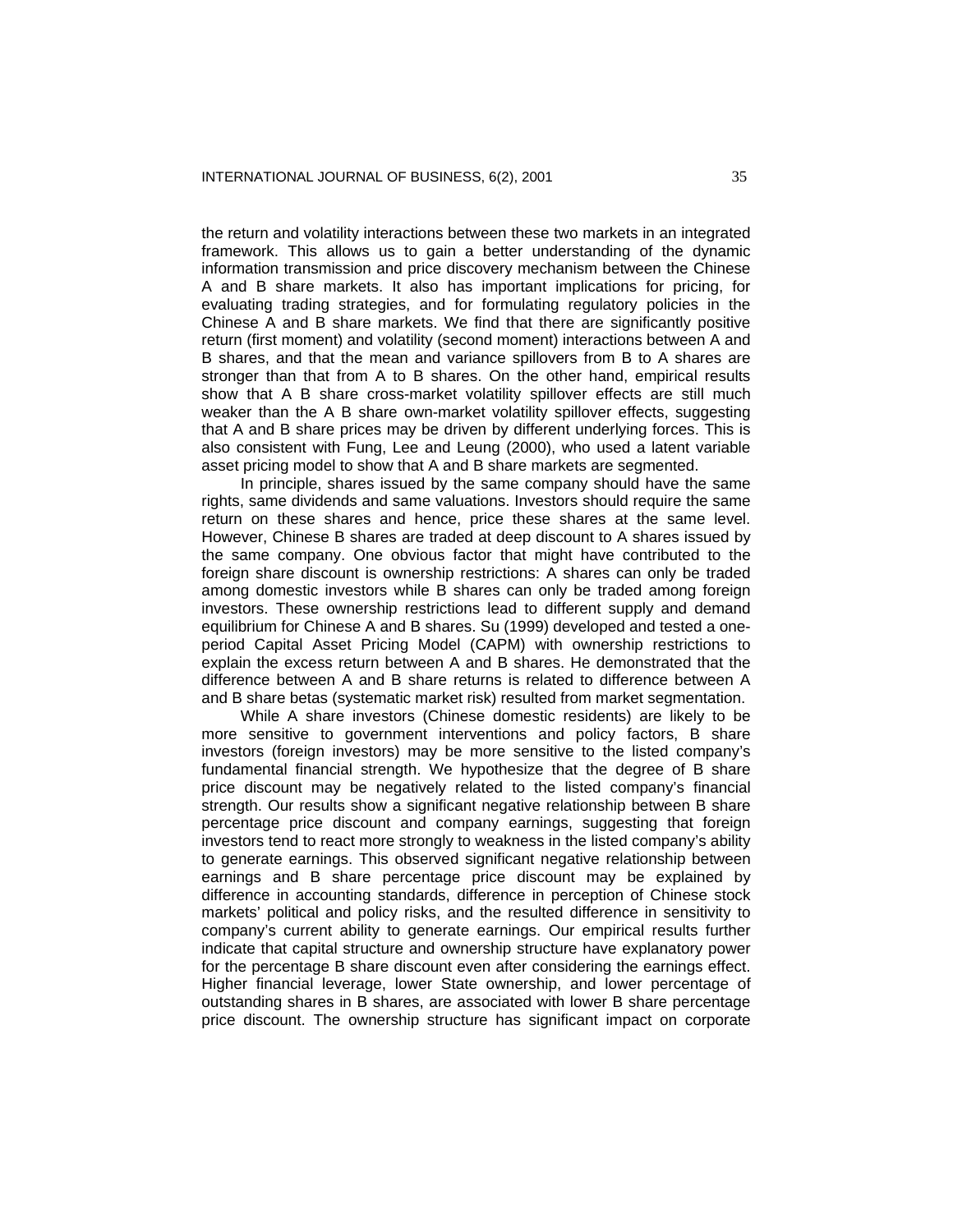controls and managerial decisions, and hence affects B share percentage price discount. Dividend payout ratio and B share relative liquidity ratio, however, do not have significant relationship with the B share percentage price discount.

The remainder of this paper is organized as follows. In Section 2, we discuss the data and describe our sample. In Section 3, we describe the bivariate GARCH methodology and present the estimation results for the shortterm dynamic return transmission and volatility between the Chinese A and B share markets. Following this, we formulate and estimate an empirical model that examines the relationship between long-term foreign share discount and the listed company's fundamental financial strength in Section 4. Finally, we summarize our findings in Section 5.

#### **II. DATA**

For Chinese A and B shares, daily time series of price and volume are obtained from the Great China database created by TEJ. Company profiles, annual earnings, dividends, and capital changes are also obtained from the Great China database. Our sample period starts from January 1994 to May 1999. As of May 1999, there are more than 900 companies listed on SHSE and SZSE, and 80 of them issued both A shares and B shares. Among these 80 Chinese A and B share pairs, only 30 pairs were issued before the end of 1993. Our sample includes these 30 companies that have listed their A and B shares before the start of 1994 and have complete price and volume time series from January 1994 to May 1999.

Table 1 lists the profile and share structure of the thirty companies included in our sample. The established date in Table 1 indicates the date when the enterprise was first founded. The reorganized date refers to the date that the Chinese government allowed the State-owned enterprise to reorganize as a corporate limited company, and the listing date is the date that its stocks are first offered at the SHSE or SZSE. The purpose of converting State-owned enterprises to stock holding companies is to enhance the allocation efficiency of domestic capital, to attract foreign investments, and to improve the operational efficiency of State assets. In the Chinese shareholding system, there are capital contributions by the state or State-owned legal entities (State-owned shares), by the public (public shares) and by foreign investors (foreign shares). Table 1 also presents the share structure (as of December 1998) of companies included in the sample. On average, 53% of the company shares are state shares, 16% are public shares and 31% are foreign shares. The Chinese socialist shareholding system preserves predominant state public ownership through this unique share structure.

A shares are domestically listed Chinese shares including State-owned and public shares, while B shares are domestically listed foreign shares. Stateowned A shares<sup>3</sup> are precluded from trading in stock exchanges and hence, only B shares and public A shares are outstanding in the market.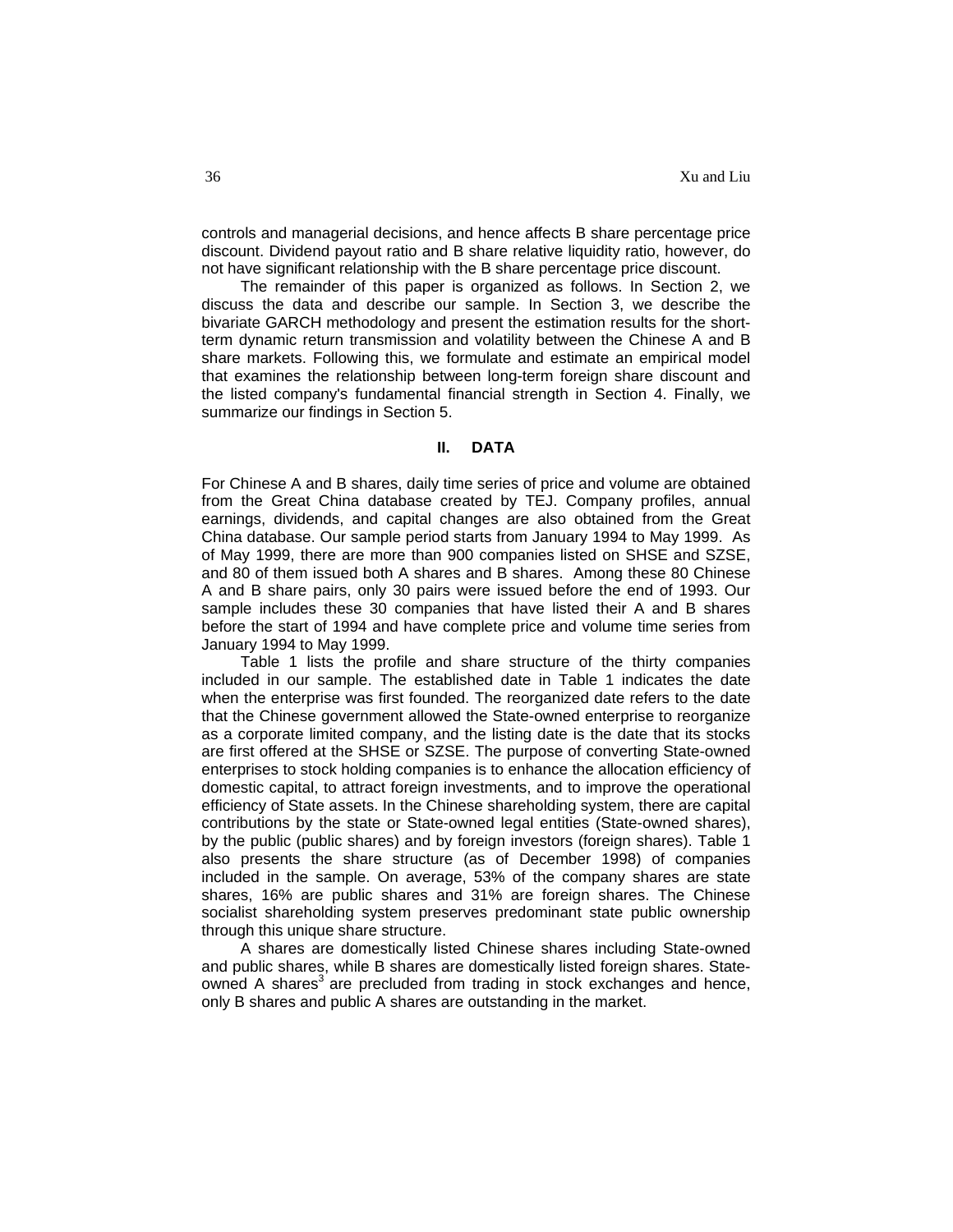Table 2 describes the A and B share structure (as of December 1998), and daily average returns and share turnover ratios (from Jan 1994 to May 1999). The share turnover ratio is computed as daily trading volume in shares over the company's outstanding shares. During the sample period, the crosssectional mean of daily return is 0.056% for A shares, and –0.024% for B shares. The liquidity of B shares is also significantly lower than that of A shares – the cross-sectional mean B share liquidity ratio is 89% below the A share liquidity ratio. On average, A shares have no trade in only 0.61% of the trading days, but the B share daily no-trade frequency is as high as 21%. Due to ownership restriction and other institutional and market differences, the A and B share classes seem to be quite heterogeneous in their pricing and liquidity. In the next two sessions, we examine the quality and quantity of the short-term information transmission across the two share classes, and formulate an empirical model to investigate the financial determinants of long-term foreign share price discount.

#### **III. SHORT-RUN DYNAMICS OF RETURN TRANSMISSION AND VOLATILITY SPILLOVER**

To capture the dynamic behavior of cross-market information transmission between Chinese A and B shares, we carry out the analysis using a Bivariate Generalized Autoregressive Conditional Heteroskedasticity (GARCH) model for the sample period from January 1994 to May 1999. The ARCH (Autoregressive Conditional Heteroskedasticity) model by Engle (1982) imposed an autoregressive process on the conditional variance of a time series. Bollerslev (1986) further developed the GARCH (Generalized Autoregressive Conditional Heteroskedasticity) model by allowing the conditional variance to depend upon past squared residual of the process. In a GARCH (1,1), the autoregressive component captures the persistence in conditional variance of return, while the past squared residual component captures the information shocks to stock return. The GARCH model was subsequently extended to a multivariate framework. Numerous parameterizations of the conditional variance-covariance matrix  $H_t$  exist (see Engle and Kroner (1995)), including the Diagonal vector parameterization by Bollerslev, Engle and Woodridge (1988) and the BEKK parametrization by Baba, Engle, Kraft and Kroner (1990). The BEKK process is preferred because it guarantees by construction a positive definite conditional variance-covariance  $H_t$  matrix (see Engle and Kroner (1995) and Karolyi (1995)).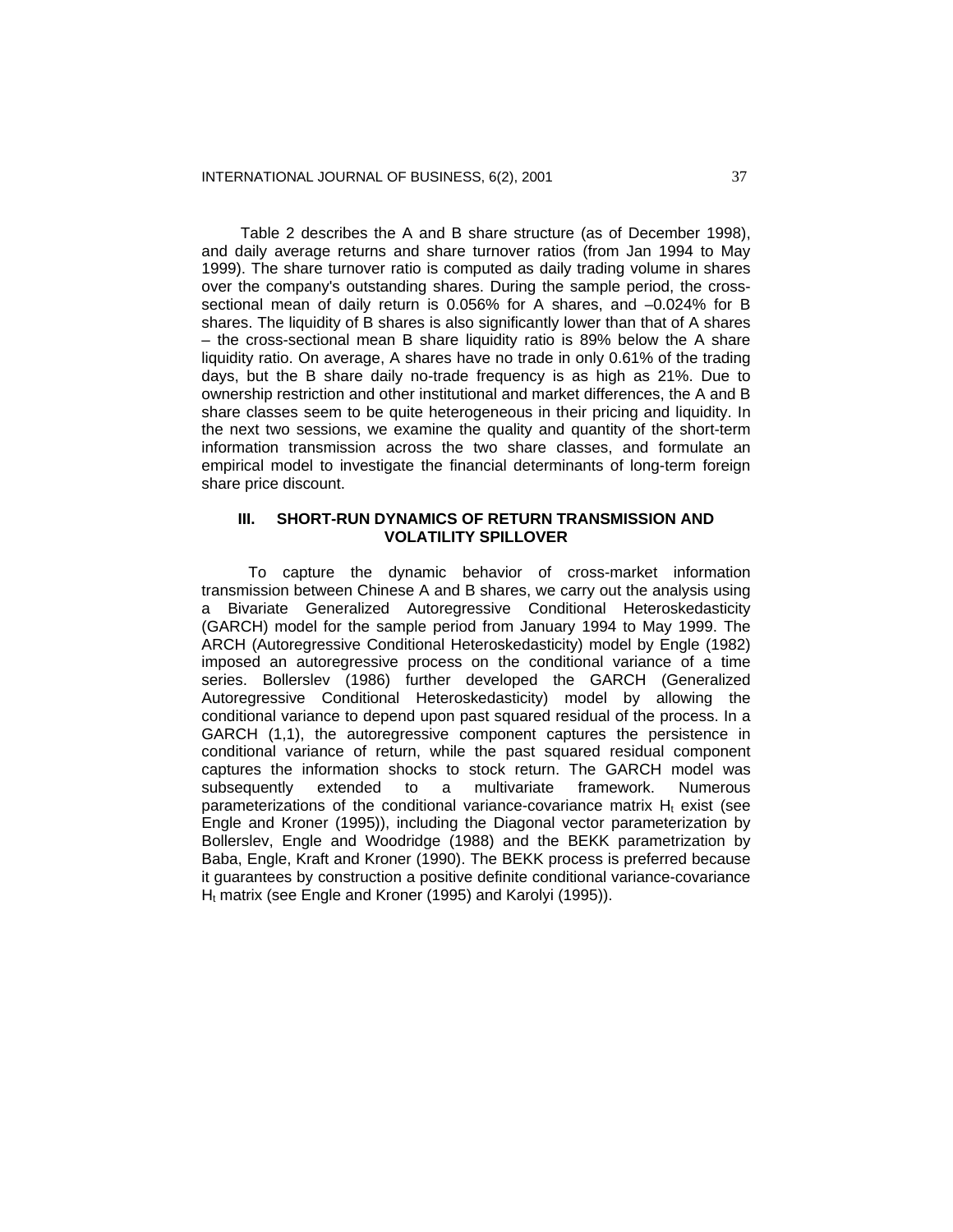| ℼ   | Company Name                                       | A Share | B share           | Stock                 | Established            | Reorganized       | <b>Listing</b> | State                 | Public               | Offshore                                     | Total Shares                 | Company MV in        |
|-----|----------------------------------------------------|---------|-------------------|-----------------------|------------------------|-------------------|----------------|-----------------------|----------------------|----------------------------------------------|------------------------------|----------------------|
|     |                                                    | Code    | Code              | Exchange <sup>1</sup> | date                   | date <sup>2</sup> | date           | Shares % <sup>3</sup> |                      | Shares %* Shares % <sup>3</sup>  (millions)* |                              | RMB (millions)7      |
|     | 1 China Bicycle<br>2 China Textile Mach            | 0017    | $\overline{2017}$ | SZSE<br>SHSE          | $\frac{872484}{11120}$ | 1/1/91            | 3/31/92        | $\frac{23.28}{59.16}$ | $\frac{16.01}{7.21}$ | $\frac{60.71}{33.64}$                        | 479.43<br>357.09             | - 897.83<br>1,615.15 |
|     |                                                    | 600610  | 900906            |                       |                        | 5/5/92            | 8/5/92         |                       |                      |                                              |                              |                      |
|     | 3 Chiwan Wharf Holdings                            | 0022    | 2022              | SZSE                  | 9/1/82                 |                   | 5/5/93         | 58.84                 | 13.26                | 27.90                                        | 381.52                       | 2,044.33             |
|     | 4 Chlor Alkali                                     | 600618  | 900908            | <b>SHSE</b>           | 1/1/60                 | 516192            | 11/13/92       | 62.69                 | 2.39                 | 34.91                                        |                              | 8,603.00             |
|     | 5 Dajiang (Group)                                  | 600695  | 900919            | <b>SHSE</b>           | 8/10/85                | 7/27/93           | 11/22/93       | 87.31                 | 3.81                 | 8.88                                         |                              | 5,200.43             |
|     | 6 Dazhong Taxi                                     | 600611  | 900903            | <b>SHSE</b>           | 12/1/88                | 5/1/92            | 8/7/92         | 28.35                 | 25.12                | 46.53                                        | 1,038.62<br>676.31<br>435.85 | 3,583.07             |
|     | Erfangji                                           | 600604  | 900902            | <b>SHSE</b>           | 1/1/23                 | 12/10/91          | 3/27/92        | 46.93                 | 12.42                | 40.64                                        | 573.12                       | 2,364.01             |
|     | <b>First Pencil</b>                                | 600612  | 900905            | <b>SHSE</b>           | 1/1/35                 | 4/28/92           | 8/14/92        | 40.77                 | 11.55                | 47.68                                        | 193.68                       | 1,764.37             |
| g   | Fivta                                              | 0026    | 2026              | <b>SZSE</b>           | 10/1/87                | 2/1/92            | 6/3/93         | 52.24                 | 24.37                | 23.39                                        | 249.32                       | 1,706.84             |
|     | 10 Gintian Industry                                | 0003    | 2003              | SZSE                  | 1/1/84                 | 2/8/88            | 1/14/91        | 20.15                 | 57.59                | 22.26                                        | 333.43                       | 1,175.08             |
|     | 11 Health Mineral Eater                            | 0028    | 2028              | SZSE                  | 1/1/83                 | 4/30/92           | 8/9/93         | 61.90                 | 19.05                | 19.05                                        | 160.08                       | .441.61              |
|     | 12 Huafa Electronics                               | 0020    | 2020              | SZSE                  | 1/1/81                 | 12/3/91           | 4/28/92        | 44.12                 | 19.86                | 36.02                                        | 283.16                       | 1,352.89             |
|     | 13 Jin Jiang Tower                                 | 600650  | 900914            | <b>SHSE</b>           | 8/1/84                 | 6/2/92            | 6/7/93         | 63.22                 | 7.58                 | 29.20                                        | 417.89                       | 2,407.90             |
|     | 14 Jinqiao                                         | 600639  | 900911            | <b>SHSE</b>           | 9/11/90                | 4/27/92           | 3/26/93        | 53.91                 | 16.79                | 29.30                                        | 634.40                       | 4927.25<br>5,547.25  |
|     | 15 Konka Group                                     | 0016    | 2016              | SZSE                  | 12/1/79                | 7/31/91           | 3/27/92        | 34.04                 | 26.50                | 39.46                                        | 389.38                       |                      |
| 16  | Lianhua Fibre                                      | 600617  | 900913            | <b>SHSE</b>           | 10/1/84                | 4/30/92           | 10/13/92       | 73.09                 | 5.38                 | 21.53                                        | 167.20                       | ,894.50              |
| 17  | Lionda                                             | 0030    | 2030              | SZSE                  | 2/18/84                | 6/7/93            | 9/29/93        | 72.31                 | 13.96                | 13.73                                        | 288.42                       | $\frac{1}{221.38}$   |
| 18  | Lizhu Pharmaceutic al                              | 0513    | 2513              | SZSE                  | 1/1/85                 | 3/1/92            | 10/28/93       | 22.24                 | 37.80                | 39.97                                        | 306.04                       | $\frac{1}{295.20}$   |
| 19  | Merchants Shekou                                   | 0024    | 2024              | SZSE                  | 1/1/79                 | 1/27/93           | 6/7/93         | 39.58                 | 12.86                | 47.56                                        | 360.36                       | 2.490.90             |
|     | 20 Phoenix                                         | 600679  | 900916            | <b>SHSE</b>           | 1/1/58                 | 7/29/93           | 10/8/93        | 65.88                 | 5.69                 | 28.43                                        | 464.32                       | 2,976.26             |
|     | Refrige Compressor                                 | 600619  | 900910            | <b>SHSE</b>           | 1/1/57                 | 5/5/92            | 11/16/92       | 52.75                 | 4.80                 | 42.45                                        | 422.58                       | 2,160.69             |
| 221 | Rubber Belt                                        | 600614  | 900907            | <b>SHSE</b>           |                        | 4/30/92           | 8/28/92        | 56.49                 | 7.25                 | 36.26                                        | 115.13                       | 878.32               |
| 23  | Sanmao Textile                                     | 600689  | 900922            | <b>SHSE</b>           | 7/1/33                 | 7/29/93           | 11/8/93        | 41.63                 | 34.10                | 24.27                                        | 149.55                       | 871.32               |
|     | 24 Shenbao Industrial                              | 0019    | 2019              | SZSE                  | 1/1/74                 | 00/01/91          | 10/12/92       | 65.89                 | 18.43                | 15.68                                        | 166.71                       | ,222.39              |
|     | 25 Shenzhen Petrochemical                          | 0013    | 2013              | SZSE                  | 12/5/90                | 11/12/91          | 5/6/92         | 72.28                 | 16.92                | 10.80                                        | 303.36                       | (768.43)             |
|     | 26 Shenzhen Properties                             | 0011    | 2011              | SZSE                  | 11/1/82                | 10/27/91          | 3/30/92        | 71.78                 | 16.87                | 11.34                                        | 541.80                       | 3,899.69             |
|     | 27 Tyre & Rubber                                   | 600623  | 900909            | <b>SHSE</b>           | 6/19/90                | 515192            | 12/4/92        | 70.09                 | 2.57                 | 27.33                                        | 889.47                       | 6,740.23             |
|     | 28 Vacuum Electron                                 | 600602  | 900901            | <b>SHSE</b>           |                        | 12/25/86          | 12/19/90       | 45.76                 | 24.16                | 30.07                                        | 637.31                       | 3,702.21<br>1,621.76 |
|     | 29 Victor Onward Textile                           | 0018    | 2018              | SZSE                  | 1/1/81                 | 11/2/91           | 6/16/92        | 46.99                 | 11.96                | 41.04                                        | 169.14                       |                      |
|     | 30 Wai Gaogiao                                     | 600648  | 900912            | SHSE                  | 9/11/90                | 5/19/92           | 514193         | 65.78                 | 7.31                 | 26.92                                        | 615.75                       | 6,785.55             |
|     | Shanghai Stock Exchange Sample (16 Companies)      |         |                   |                       |                        |                   |                | 57.11                 | 11.13                | 31.75                                        | 488.02                       | 2,907.84             |
|     | Mean Shenzhen Stock Exchange Sample (14 Companies) |         |                   |                       |                        |                   |                | 48.97                 | 21.82                | 29.21                                        | 315.15                       | 2,831.02             |
|     | Full Sample (30 Companies)                         |         |                   |                       |                        |                   |                | 53.32                 | 16.12                | 30.57                                        | 407.35                       | 2.871.99             |

Table 1: Company profile and share structure

Stock Exchange –<br>This column indicates the exchange in which company's A and B shares are listed. SHSE refers to Shanghai Stock Exchange, while SZSE refers to Sherzhen Stock Exchange.<br>
Reorganized date – Before the reorga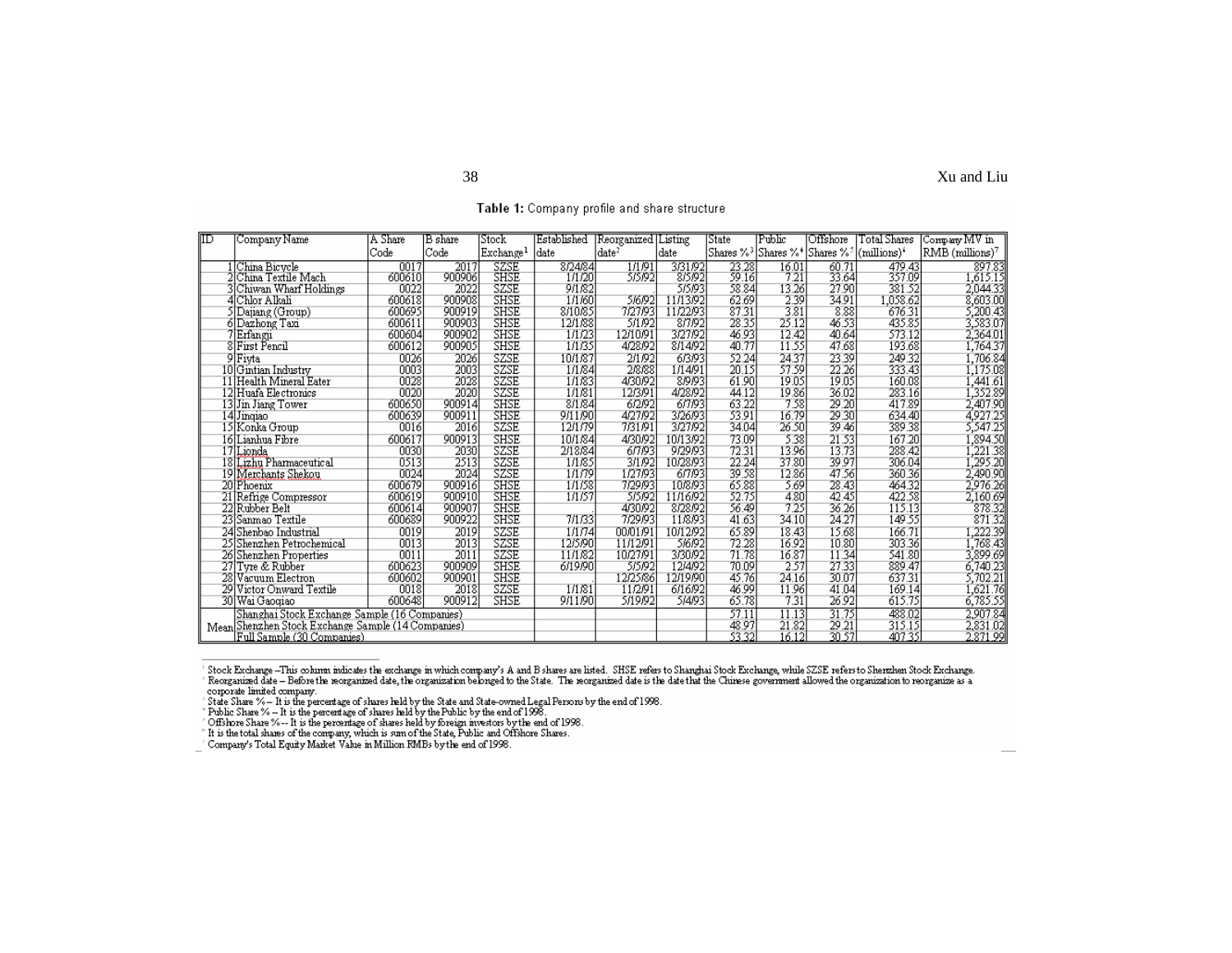| IID | Company Name                                                 | Stock       | A     | в                 | A Share                    | B Share         | Daily A               | Daily B                           | A Share                     | B Share               |
|-----|--------------------------------------------------------------|-------------|-------|-------------------|----------------------------|-----------------|-----------------------|-----------------------------------|-----------------------------|-----------------------|
|     |                                                              | Exchange    | Share | Share             | Dailv                      | Daily           | Share                 | Share                             | No-trade  No-trade          |                       |
|     |                                                              |             | %     | %2                |                            | Retum % Retum % | Tumover<br>Ratio (%)' | Tumover<br>Ratio (%) <sup>*</sup> | frequency frequency<br>low) | (%)                   |
|     | 1 China Bievele                                              | SZSE        | 393   | 60.7              | 0.001                      | $-0.155$        |                       | 0.19                              |                             |                       |
|     | 2 China Textile Mach                                         | SHSE        | 66.4  | 33.6              | 0.087                      | $-0.050$        | $\frac{2.41}{3.34}$   | 0.24                              | $\frac{0.38}{0.53}$         | $\frac{15.63}{20.53}$ |
|     | 3 Chiwan Wharf Holdings                                      | SZSE        | 72.1  | 27.9              | 0.052                      | $-0.069$        | 1.90                  | 0.23                              | 0.30                        | 18.83                 |
|     | 4 Chlor Alkali                                               | SHSE        | 65.1  | 34.9              | 0.083                      | $-0.055$        | 2.43                  | 0.19                              | 0.38                        | 2.87                  |
|     | SDajiang (Group)                                             | SHSE        | 91.1  | 89                | 0.057                      | $-0.086$        | 2.64                  | 0.37                              | 0.45                        | 29.28                 |
|     | 6 Dazhong Taxi                                               | SHSE        | 52.4  | 47.6              |                            |                 |                       |                                   |                             | 8.83                  |
|     | 7 Erfangji                                                   | SHSE        | 58.9  | 41.1              | 0.060                      | $-0.018$        | 1.73                  | 0.28<br>0.27                      | 0.30                        |                       |
|     | 8 First Pencil                                               | SHSE        | 52.3  | 47.7              | 0.061                      | $-0.095$        | 2.28                  |                                   | 0.45                        | 5.13                  |
|     |                                                              |             |       |                   | 0.066                      | 0.032           | 2.42                  | 0.33                              | 0.68                        | 16.13                 |
|     | 9 Fiyta                                                      | SZSE        | 76.6  | 23.4              | 0.039                      | 0.008           | 3.05                  | 0.29                              | 0.38                        | 17.24                 |
|     | 10 Gintian Industry                                          | SZSE        | 77.7  | 22.3              | $-0.048$                   | $-0.121$        | 1.61                  | 0.25                              | 0.46                        | 21.87                 |
|     | 11 Health Mineral Eater                                      | SZSE        | 81.0  | 19.0              | 0.101                      | $-0.028$        | 3.30                  | 0.47                              | 0.61                        | 29.54                 |
|     | 12 Huafa Electronics                                         | SZSE        | 64.0  | 36.0              | 0.083                      | 0.193           | 2.78                  | 0.07                              | 0.53                        | 34.62                 |
|     | 13 Jin Jiang Tower                                           | SHSE        | 70.8  | 29.2              | 0.025                      | $-0.105$        | 1.58                  | 0.22                              | 0.38                        | 9.36                  |
|     | 14 Jingiao                                                   | SHSE        | 70.7  | 29.3              | 0.025                      | $-0.087$        | 2.53                  | 0.25                              | 0.53                        | 1.58                  |
|     | 15 Konka Group                                               | SZSE        | 60.5  | 39.5              | 0.068                      | 0.086           | 1.84                  | 0.06                              | 0.53                        | 32.50                 |
|     | 16 Lianhua Fibre                                             | SHSE        | 78.5  | 21.5              | 0.078                      | $-0.054$        | 2.43                  | 0.44                              | 0.30                        | 44.53                 |
|     | 17 Lionda                                                    | SZSE        | 86.3  | 13.7              | 0.034                      | $-0.044$        | 2.93                  | 0.22                              | 0.53                        | 37.21                 |
|     | 18 Lizhu Pharmaceutical                                      | SZSE        | 60.0  | 40.0              | 0.010                      | $-0.032$        | 2.11                  | 0.33                              | 0.23                        | 27.18                 |
|     | 19 Merchants Shekou                                          | SZSE        | 52.4  | 47.6              | 0.069                      | $-0.002$        | 1.99                  | 0.18                              | 0.61                        | 17.56                 |
|     | 20 Phoenix                                                   | SHSE        | 71.6  | 28.4              | 0.056                      | $-0.102$        | 2.14                  | 0.32                              | 0.68                        | 14.64                 |
|     | 21 Refrige Compressor                                        | <b>SHSE</b> | 57.5  | 42.5              | 0.049                      | $-0.029$        | 2.36                  | 0.39                              | 0.53                        | 7.02                  |
|     | 22 Rubber Belt                                               | SHSE        | 63.7  | 36.3              | 0.084                      | 0.025           | 3.66                  | 0.29                              | 0.45                        | 40.83                 |
|     | 23 Sanmao Textile                                            | SHSE        | 75.7  | 24.3              | 0.052                      | 0.100           | 2.66                  | 0.50                              | 4.91                        | 41.58                 |
|     | 24 Shenbao Inudstrial                                        | SZSE        | 84.3  | 15.7              | 0.082                      | 0.110           | 2.84                  | 0.34                              | 0.53                        | 30.83                 |
|     | 25 Shenzhen Petrochemical                                    | SZSE        | 89.2  | 10.8              | 0.033                      | $-0.056$        | 2.08                  | 0.22                              | 0.30                        | 34.24                 |
|     | 26 Shenzhen Properties                                       | SZSE        | 88.7  | 11.3              | 0.029                      | $-0.113$        | 1.93                  | 0.21                              | 0.53                        | 28.83                 |
|     | 27 Type & Rubber                                             | SHSE        | 72.7  | 27.3              | 0.065                      | $-0.089$        | 1.91                  | 0.21                              | 0.68                        | 3.70                  |
|     | 28 Vacuum Election                                           | SHSE        | 69.9  | 30.1              | 0.135                      | 0.103           | 2.66                  | 0.22                              | 0.53                        | 9.13                  |
|     | 29 Victor Onward Textile                                     | SZSE        | 59.0  | 41.0              | 0.129                      | 0.081           | 2.86                  | 0.11                              | 0.23                        | 37.36                 |
|     | 30 Wai Gaogiao                                               | SHSE        | 73.1  | 26.9              | 0.011                      | $-0.076$        | 1.19                  | 0.24                              | 0.53                        | 1.43                  |
|     |                                                              |             |       |                   |                            |                 |                       |                                   |                             |                       |
|     | SHANGHAI STOCK EXCHANGE (SHSE) A AND B SHARES (16 COMPANIES) |             |       |                   |                            |                 |                       |                                   |                             |                       |
|     | CROSS-SECTIONAL MEAN                                         |             | 67.3  | 32.7              | 0.062                      | $-0.037$        | 237                   | 0.30                              | 0.769                       | 16.036                |
|     | CROSS-SECTIONAL MEDIAN                                       |             | 68.5  | 31.5              | 0.061                      | -0.055          | 2.42                  | 027                               | 0.528                       | 9245                  |
|     | CROSS-SECTIONAL STDEV                                        |             | 12.9  | 12.9              | 0.029                      | 0.068           | 061                   | 0.09                              | 1.110                       | 14.987                |
|     | SHENZHEN STOCK EXCHANGE (SZSE) A AND B SHARES (14 COMPANIES) |             |       |                   |                            |                 |                       |                                   |                             |                       |
|     | CROSS-SECTIONAL MEAN                                         |             | 71.7  | $\overline{28.3}$ |                            |                 |                       |                                   |                             |                       |
|     | CROSS-SECTIONAL MEDIAN                                       | 72.1        | 27.9  | 0.049             | $-0.010$                   | 2.40            | 023<br>022            | 0.439<br>0.494                    | 27.388<br>29.184            |                       |
|     | CROSS-SECTIONAL STDEV                                        |             | 12.2  | 12.2              | 0.046                      | -0.030          | 226                   |                                   |                             |                       |
|     |                                                              |             |       |                   | 0.045                      | 0.098           | 0.54                  | 0.11                              | 0.134                       | 7.753                 |
|     |                                                              |             |       |                   | FULL SAMPLE (30 COMPANIES) |                 |                       |                                   |                             |                       |
|     | CROSS-SECTIONAL MEAN                                         |             | 69.4  | 30.6              | 0.056                      | $-0.024$        | 239                   | 026                               | 0615                        | 21.334                |
|     | CROSS-SECTIONAL MEDIAN                                       |             | 70.7  | 29.2              | 0.058                      | $-0.047$        | 2.41                  | 025                               | 0.528                       | 19.679                |
|     | CROSS-SECTIONAL STDEV                                        |             | 12.5  | 12.5              | 0037                       | 0.083           | n szi                 | n Inl                             | 0.8201                      | 13.278                |

# **Table 2**: Daily A and B share return and trading frequency Sample period: Jan 1994 – May 1999

Average Daily B Share Return based on B share daily closing prices.<br>
"Average Daily B Share Return based on B share daily closing prices.<br>
"Average daily A share tumover ratio, calculated as average daily A share trading v

. Average Percentage of trading days with no trades £0x E shares.

 $\begin{array}{l} \frac{1}{2}\text{Exercise of A shared by the end of 1998.}\\ \frac{1}{2}\text{ Percentage of B shares by the end of 1998.}\\ \frac{1}{2}\text{ Average Daily A Shees between the A and B.} \end{array}$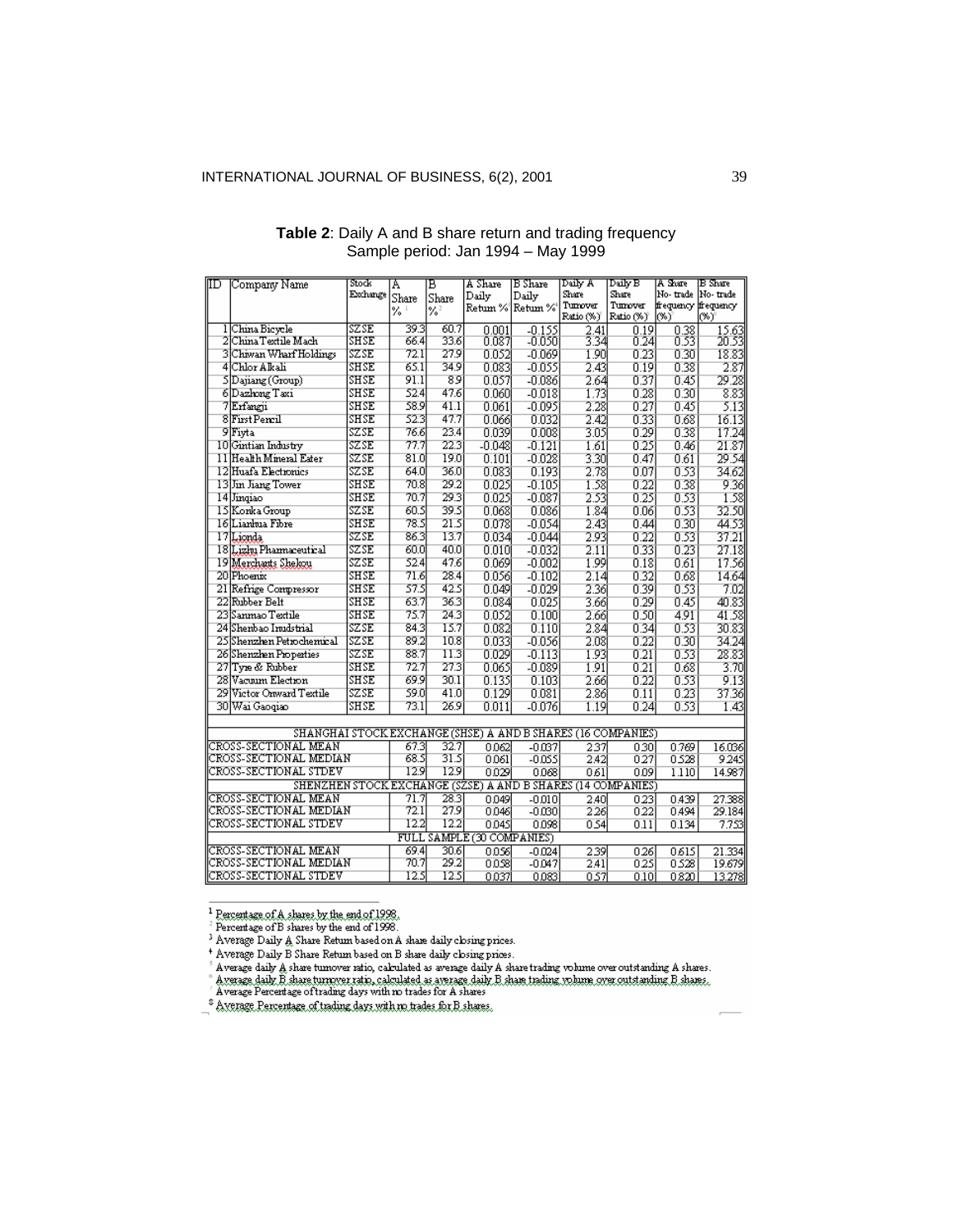In this study, the following bivariate GARCH model is posited for the joint process governing the A and B share return series using the BEKK parameterization:

Conditional Mean Equation: 
$$
R_t = \alpha + \beta R_{t-1} + \varepsilon_t
$$
 (1)

Conditional Variance Equation:  $H_t = CC + G'H_{t-1}G + A' \varepsilon_{t-1} \varepsilon'_{t-1}A$  (2)

where  $R_t = [R_{A,t}, R_{B,t}]$ ' is the returns of A and B shares at time t,

 $R_{t-1} = [R_{A,t-1}, R_{B,t-1}]$ ' is the past returns of A and B shares,

 $\varepsilon_t = [\varepsilon_{A,t}, \varepsilon_{B,t}]$ ' is the residual (error) term for A and B share returns at time t, and  $\varepsilon_t$  is assumed to be from a bivariate normal distribution, H<sub>t</sub> is the conditional variance - covariance matrix of  $\varepsilon_t$ , with the diagonal terms  $\sigma_A^2$  and  $\sigma_B^2$  being the conditional error variance of A and B share returns.

We jointly model the return transmission and volatility spillover between Chinese A and B share classes in a bivariate GARCH framework. This allows us to gain new insight into the dynamic information transmission and price discovery mechanism between the two share classes. It also has important implications for pricing, for evaluating trading strategies, and for formulating regulatory policies in the Chinese A and B share markets. Parameter estimates of the bivariate GARCH model are presented in Table 3. To minimize the bias effects induced by non-synchronous trading, we construct three equally weighted portfolios: full sample portfolio in Panel A (including all 16 SHSE AB pairs and 14 SZSE AB pairs), Shanghai Stock Exchange portfolio in Panel B (including all 16 SHSE AB pairs), and Shenzhen Stock Exchange portfolio in Panel C (including all 14 SZSE AB pairs).

For all three panels, the results for the conditional mean equations indicate significant positive return transmission from B shares to A shares, and to a lesser extent, from A shares to B shares. For the full sample presented in panel A, the return transmission coefficient from B share to A share is 0.1100, implying that positive returns in the B shares on one day cause positive returns in the A shares on the next trading day. The return transmission coefficient from A share to B share is 0.0550, implying that positive returns in the A shares on one day are followed by positive returns in the B shares. Our results imply that the mean spillover from B shares to A shares is stronger than that from A shares to B shares, which is consistent with Chui and Kwok (1998). We also find that the own-market first-moment return autoregressive coefficients are relatively insignificant and negative for the A shares, but relatively significant and positive for the B shares. This suggests that the first moment of stock return is more persistent for the B shares than for the A shares, and that the return generating dynamics for the two shares might be heterogeneous.

Empirical results from the conditional variance equations confirm the presence of significant heteroskedasticity and high volatility persistence in both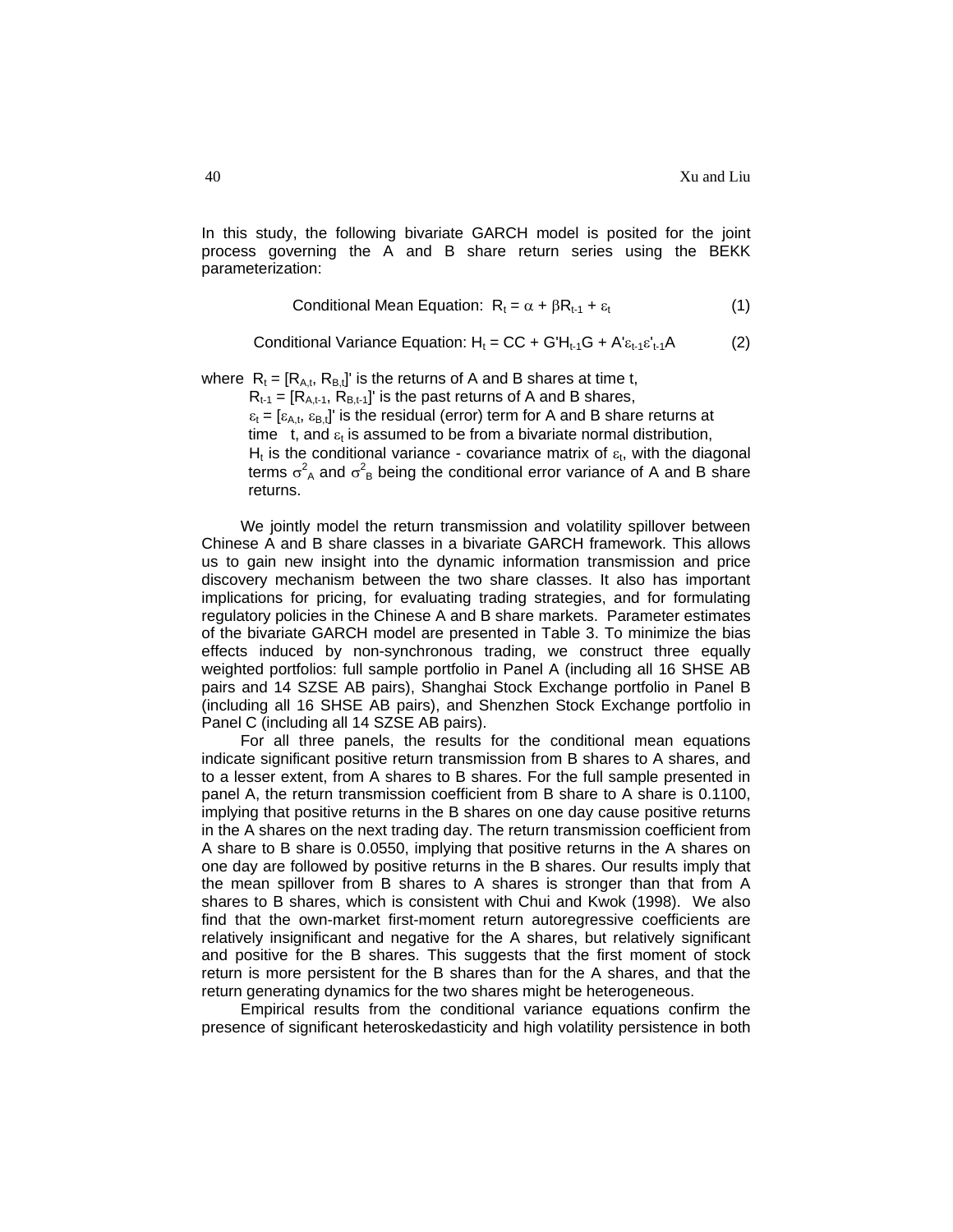the A and B share stock returns. Significant own-volatility spillovers are present in both shares (the own volatility spillover coefficient is 0.2352 for the A shares and is 0.1665 for the B shares for the full sample presented in Panel A). In addition, there are significant cross-market volatility spillovers between A and B shares, but the cross-market volatility spillovers are much weaker than their own-market volatility spillover (the cross-market volatility spillover coefficient from B share to A share is 0.0035 and from A share to B share is 0.0004). Our results also indicate that the volatility spillovers from B to A shares are stronger than the spillovers from A to B share.

Panel B (SHSE sample) and Panel C (SZSE sample) show similar patterns to Panel A (full sample) in the dynamics of return transmission and volatility spillover between Chinese A and B shares, but the cross-market spillover effects are much stronger for the SZSE sample than for the SHSE sample. This indicates that the Shenzhen Stock Exchange A and B share markets are less segmented than the Shanghai Stock Exchange A and B share markets.

In summary, empirical results from the bivariate GARCH model provide new insight into the dynamics of information flow transmission between the Chinese A and B share classes. We find significant cross-market return transmissions (first moment interactions) and volatility spillovers (second moment interactions) between the two share classes. The first and second moment spillover parameter estimates indicate that information flow transmissions from B to A shares are stronger than the transmissions from A to B shares, which implies that B shares incorporate information (especially fundamental analysis) more quickly and more precisely than A shares, and as a result, A share investors may extract better quality information from the pricing implications of B shares. To a lesser extent, B share investors also extract information from A share prices, given that the A shares respond faster to certain news (such as Chinese government intervention policies). On the other hand, both Chinese A and B shares have strong return volatility persistence, and the own-market volatility persistence coefficients are much higher than the cross-market volatility spillover coefficients, indicating limited information transmission between the two markets.

#### **IV. THE DETERMINANTS OF LONG TERM FOREIGN SHARE PRICE PERCENTAGE DISCOUNT**

In principle, shares issued by the same company should have the same rights, same dividends and same prices. Investors should require the same return on these shares and hence, price these shares at the same level. However, Chinese A shares can only be bought by Chinese domestic investors while B shares can only be bought by foreign investors.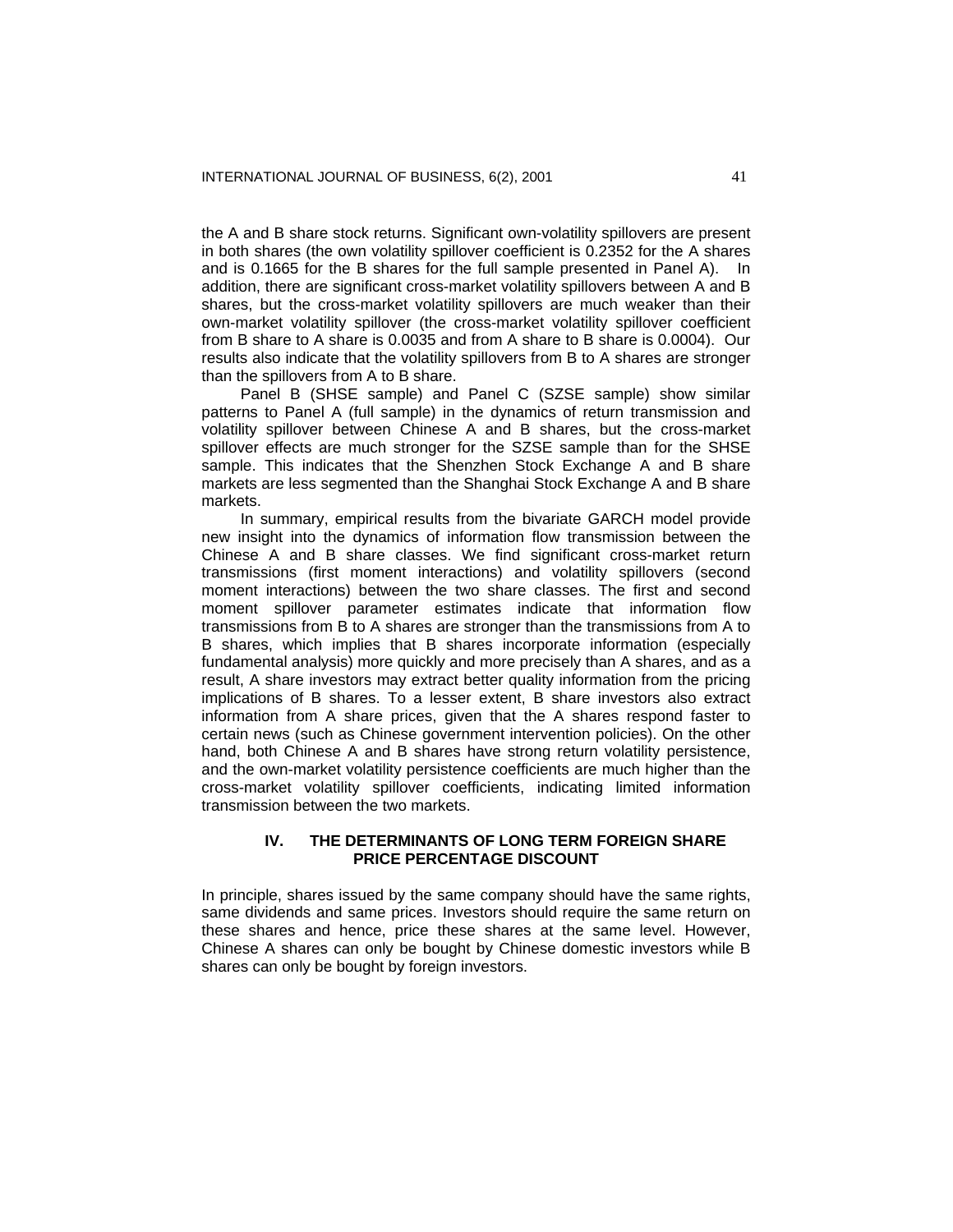| PANEL A: FULL SAMPLE (30 COMPANIES)                                        |                                                                   |                                                      |                                             |                       |  |  |  |
|----------------------------------------------------------------------------|-------------------------------------------------------------------|------------------------------------------------------|---------------------------------------------|-----------------------|--|--|--|
| <b>Conditional Mean Equation</b>                                           | A Share Return (RA) B Share Return (Ra)                           |                                                      |                                             |                       |  |  |  |
| (Return Transmission Parameters)                                           |                                                                   |                                                      |                                             |                       |  |  |  |
| Independent Variables                                                      | Coefficient                                                       |                                                      | t Ratio <sup>1</sup> Coefficient            | t Ratio               |  |  |  |
| Constant                                                                   | 0.0180                                                            | $2.57**$                                             | $-0.1230$                                   | $-15.38*$             |  |  |  |
| Lag A Share Return (RAH)                                                   | $-0.0070$                                                         | $-1.17$                                              | 0.0550                                      | 7.86*                 |  |  |  |
| Lag B Share Return (RBH)                                                   |                                                                   | 0.1100<br>$13.75$ <sup>*</sup> .<br>0.1980<br>24.75* |                                             |                       |  |  |  |
| Conditional Variance Equation                                              |                                                                   | A Share Conditional B Share Conditional              |                                             |                       |  |  |  |
| (Volatility Spillover Parameters)                                          | Variance $(\sigma^2_{A,\pm 1})$                                   |                                                      | Variance $(\sigma^2_{B,\frac{1}{2}})$       |                       |  |  |  |
| Independent Variables                                                      |                                                                   |                                                      | Coefficient   t Ratio   Coefficient         | t Ratio               |  |  |  |
| Constant                                                                   | 1.2811                                                            | $99.31*$                                             | 0.5383                                      | 62.75*                |  |  |  |
| Lag A Squared Residuals (s <sup>2</sup> A,Ft)                              | 0.2352                                                            | $60.63*$                                             | 0.0004                                      | $3.50*$               |  |  |  |
| Lag B Squared Residuals $(\vec{z}_{k+1})$                                  | 0.0035                                                            | $7.38*$                                              | 0.1665                                      | $51.00*$              |  |  |  |
| Lag A Conditional Variance (of Aki)                                        |                                                                   | $0.6368$ 133.00*                                     | 0.0001                                      | $2.00*$               |  |  |  |
| Lag B Conditional Variance (of Burl)                                       | 0.0036                                                            | $8.57*$                                              | 0.7157                                      | 169.20*               |  |  |  |
|                                                                            |                                                                   |                                                      |                                             |                       |  |  |  |
| PANEL B: SHANGHAI STOCK EXCHANGE A AND B SHARES (16 COMPANIES)             |                                                                   |                                                      |                                             |                       |  |  |  |
| Conditional Mean Equation (Return                                          | A Share Return ( $R_A$ ) B Share Return ( $R_B$ )                 |                                                      |                                             |                       |  |  |  |
| Transmission Parameters)                                                   |                                                                   |                                                      |                                             |                       |  |  |  |
| Independent Variables                                                      | Coefficient                                                       |                                                      | t Ratio Coefficient                         | t Ratio               |  |  |  |
| Constant                                                                   | 0.0010                                                            | 0.17'                                                | $-0.1370$                                   | $-17.13*$             |  |  |  |
| Lag A Share Return (RAH)                                                   | $-0.0030$                                                         | $-0.50$                                              | 0.0250                                      | $3.57*$               |  |  |  |
| Lag B Share Return $(R_{k+1})$                                             | 0.0620                                                            | $7.75*1$                                             | 0.1560                                      | 19.50*                |  |  |  |
| Conditional Variance Equation (Volatility                                  |                                                                   | A Share Conditional 'B Share Conditional             |                                             |                       |  |  |  |
|                                                                            |                                                                   |                                                      |                                             |                       |  |  |  |
| Spillover Parameters)                                                      | Variance $(\sigma^2_{A,\pm 1})$                                   |                                                      | ≀Variance (σ <sup>2</sup> <sub>Β.‡1</sub> ) |                       |  |  |  |
| Independent Variables                                                      |                                                                   |                                                      | Coefficient   t Ratio Coefficient           | T Ratio               |  |  |  |
| Constant                                                                   |                                                                   | 1.1534 147.19*                                       | 0.2611                                      | 37.13*                |  |  |  |
| Lag A Squared Residuals $(\epsilon_{A,H}^2)$                               | 0.1884                                                            | $54.25**$                                            | 0.0001                                      | $1.67**$              |  |  |  |
| Lag B Squared Residuals (54 g H)                                           | 0.0004                                                            | $2.50^{*}$                                           | 0.1436                                      | 47.38*                |  |  |  |
| Lag A Conditional Variance (of Aki)                                        |                                                                   | $0.7039$ 167.80*                                     | 0.0000                                      | 1.50                  |  |  |  |
| Lag B Conditional Variance (o's, b)                                        | 0.0014                                                            | $6.33*1$                                             | 0.8082                                      | 224.75*               |  |  |  |
|                                                                            |                                                                   |                                                      |                                             |                       |  |  |  |
| PANEL C: SHENZHEN STOCK EXCHANGE A AND B SHARES (14 COMPANIES)             |                                                                   |                                                      |                                             |                       |  |  |  |
| Conditional Mean Equation (Return                                          | A Share Return (R <sub>A</sub> + B Share Return (R <sub>B</sub> + |                                                      |                                             |                       |  |  |  |
| Transmission Parameters)                                                   |                                                                   |                                                      |                                             |                       |  |  |  |
| Independent Variables                                                      | Coefficient                                                       |                                                      | t Ratio, Coefficient                        | t Ratio               |  |  |  |
| Constant                                                                   | $-0.0120$                                                         | $-2.40$ *                                            | $-0.1770$                                   | $-16.09*$             |  |  |  |
| Lag A Share Return (RAH)                                                   | $-0.0290$                                                         | $-3.22^{*}$                                          | 0.1030                                      | 10.30*                |  |  |  |
| Lag B Share Return $(R_{k+1})$                                             | 0.1180                                                            | $11.80*$                                             | 0.1370                                      | 12.45*                |  |  |  |
| Conditional Variance Equation (Volatility                                  | A Share Conditional B Share Conditional                           |                                                      |                                             |                       |  |  |  |
| Spillover Parameters)                                                      | Variance ( $\sigma^2{}_{\text{A-t1}}$ )                           |                                                      | Variance $(\sigma^2_{B+1})$                 |                       |  |  |  |
| Independent Variables                                                      | Coefficient                                                       |                                                      | t Ratio! Coefficient                        | t Ratio               |  |  |  |
| Constant                                                                   | 1.4444                                                            | 62.55*                                               | 1.6068                                      | 94.14*                |  |  |  |
| Lag A Squared Residuals (ຮ <sub>ົ</sub> ່ <sub>A,Ft</sub> )                | 0.2430                                                            | 49.30*                                               | 0.0005                                      | $2.20*$               |  |  |  |
| Lag B Squared Residuals $(\epsilon_{\text{R-H}}^2)$                        | 0.0059                                                            | $7.70$ <sup>*</sup> .                                | 0.2034                                      | 45.10*                |  |  |  |
| Lag A Conditional Variance (o2 ALL)<br>Lag B Conditional Variance (o's.kt) | 0.0013                                                            | 0.6724 117.14*<br>$3.27*$                            | 0.0180<br>0.6448                            | $12.18*$<br>$114.71*$ |  |  |  |

# **Table 3**: Bivariate GARCH model estimates

This table provides the bivariate GARCH estimates for the Return Transmission and Volatility Spillover between the Chinese A and B share stock returns on daily data from January 1994 to May 1999 for three equally weighted

Note: The asterisk  $(*)$  sign indicates a significance level of five percent or better for two-tailed test whereas the sign  $(*)$  indicates a significance level of five percent or better for one-tailed test.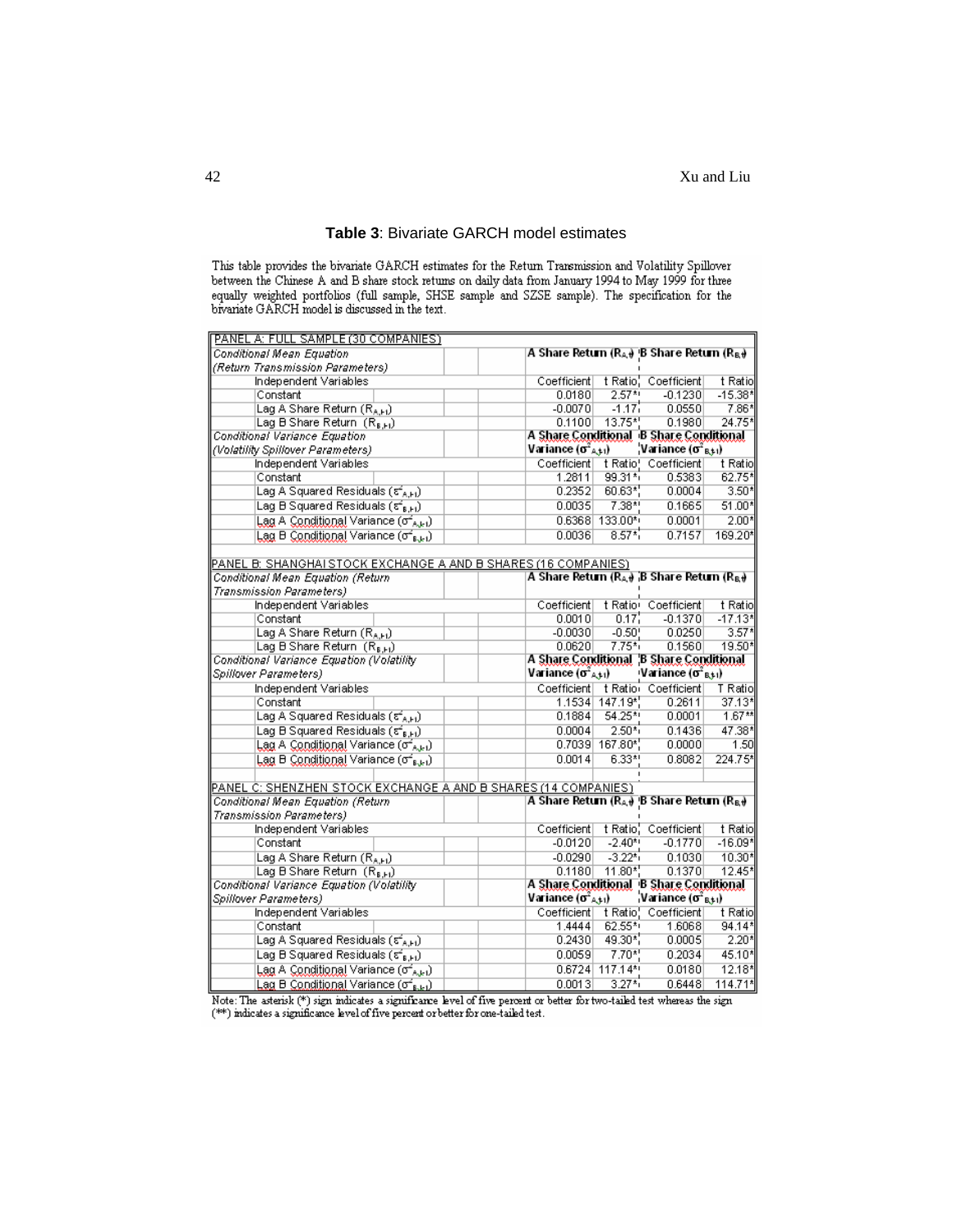|                      |     |                         | $^{(1)}$       | (2)           | (3)          | (4)                      | (5)                 | (6)           | (7)                | (8)               |
|----------------------|-----|-------------------------|----------------|---------------|--------------|--------------------------|---------------------|---------------|--------------------|-------------------|
| Statistics           |     | Year Exchange           | DIST           |               |              | PRICE_A PRICE_B RETURN_A | RETURN B            | TURNBA        | TO A               | TO B              |
|                      |     |                         | ඏ              | (RMB)         | (RMB)        | (%)                      | ඏ                   | %             | (%)                | ැන                |
|                      |     | 1994 BOTH               |                |               |              |                          |                     |               |                    |                   |
| Mean                 |     |                         | 54.296         | 8.883         | 3377         | $-10613$                 | 0.589               | 6967          | 777.460.           | 51.129            |
| Median               |     | 1994 BOTH               | 64.685         | 6325          | 3247         | -17925                   | -7.025              | 6.787         | 622.694            | 51.582            |
| std dev              |     | 1994 BOTH               | 22.870         | 5813          | 1.479        | 49.221                   | 42.193              | 3428          | 489.710            | 32.148            |
| Skewness             |     | :1994:BOTH              | -0.776         | 1938          | 1.151        | 1923                     | 1.150.              | 0364          | 1011               | 0330              |
| Kurtosis             |     | 1994 BOTH               | $-0.727$       | 4.786         | 2954         | 4.726                    | 2252                | 0.068         | 0.166              | $-0.979$          |
| Mean                 |     | :1995:BOTH              | 59.878         | 6348          | 2231         | $-14900$                 | $-2.761$            | 14.645        | 267.057            | 36.972            |
| Median               |     | :1995:BOTH              | 65.847         | 5.765         | 1917         | $-17825$                 | -8.820              | 11.813        | 276.651            | 31.250            |
| std dev              |     | 1995 BOTH               | 18.779         | 3.542         | 1.092        | 22.088                   | 41.081              | 12.025        | 124.863            | 27.428            |
| Skewness             |     | :1995:BOTH              | $-0.844$       | 1.484         | 1596         | 1396                     | 1.173               | 1883          | 0.406              | 0.707             |
| Kurtosis             |     | 1995 BOTH               | $-0.047$       | 2.187         | 3559         | 2554                     | 2374                | 4872          | -0.070:            | $-0.038$          |
|                      |     |                         |                |               |              |                          |                     |               |                    |                   |
| Mean                 |     | :1996:BOTH              | 59.428         | 9.560         | 3901         | 99.472                   | 82.188              | 11.311        | 838,490            | 74.452            |
| Median               |     | 1996 BOTH               | 61.981         | 8855          | 4060         | 85.625                   | 65.450              | 10.226        | 793.269            | 55.667            |
| std dev              |     | :1996:BOTH              | 10.678         | 3624          | 1804         | 93.983                   | 63.568              | 9.024         | 449.164            | 50.431            |
| Skewness             |     | 1996 BOTH               | $-0.224$       | 0.455         | 0.791        | 0.744                    | 1.061               | 2.143.        | 0270.              | 1.429             |
| Kurtosis             |     | :1996:BOTH              | $-1276$        | -0.6733       | 1578         | 0.138                    | 1.048               | 5.861         | -0.884             | 2211              |
| Mean                 |     | 1997 BOTH               | 77.172         | 9.424         | 2279         | 11.547                   | -28.610)            | 11.265        | 642.228            | 56.647            |
|                      |     |                         |                |               | 1933         |                          |                     |               |                    | 54.481            |
| Median               |     | 1997 BOTH!              | 77.337<br>7578 | 7800)<br>4635 | 1802         | 9825<br>37.219           | $-36,800$<br>28.679 | 8.180<br>9972 | 618.123<br>247.851 | 25.830            |
| std dev<br>Skewness  |     | 1997 BOTH               | $-0.423$       | 1845          | 2.451        |                          |                     |               | 0.134              |                   |
| Kurtosis             |     | :1997:BOTH<br>1997 BOTH | -0.073         | 3.469         | 6.488        | 0.838<br>0.519           | 1.509<br>2883       | 2.481<br>6816 | $-0.644$           | 0.466<br>$-0.782$ |
|                      |     |                         |                |               |              |                          |                     |               |                    |                   |
| Mean                 |     | 1998 BOTH               | 87.337         | 8327          | 1.090        | 2812                     | $-40.883$           | 11.028        | 470.128            | 35.935            |
| Median               |     | 1998 BOTH               | 89.766         | 7835          | 0.843        | 1.410                    | -44.850             | 7676          | 484256             | 36.962            |
| std dev              |     | :1998:BOTH              | 5.449          | 2606          | 0817         | 25.479.                  | 21.757!             | 14.334        | 244.511            | 24.873            |
| Skewness             |     | 1998 BOTH!              | -1342          | 0.880         | 2891         | 0.124                    | 1.129               | 3998          | 0.111              | 0348              |
| Kurtosis             |     | 1998 BOTH               | 1866           | 0292          | 8696         | $-0.847$                 | 1.024               | 18.932        | -0.961             | $-1.112$          |
|                      |     |                         |                |               |              |                          |                     |               |                    |                   |
| Mean                 | 94  | SH SE                   | 75.430         | 9.414         | 2321         | 12.789                   | -3.059!             | 14.170        | 595891             | 59.232            |
| Median               | :94 | SHSE                    | 75.109         | 8.585         | 1.726        | 2 205                    | -18.895             | 10.620        | 491.469            | 54.712            |
| std dev              | 94  | SHSE                    | 11.465         | 4372          | 1618         | 36.551                   | 49.S31!             | 12.493        | 378.955            | 24.504            |
| Skewness<br>Kurtosis | :94 | SHSE                    | -0397          | 1.598<br>4857 | 1382<br>1976 | 1.509                    | 1.045<br>0632       | 2916          | 1.508<br>2838      | 0686              |
|                      | :94 | SH SE                   | $-0.199$       |               |              | 3366                     |                     | 10.763        |                    | -0.092            |
| Mean                 | :94 | SZSE                    | 58.699         | 7.473         | 2866         | 23.235                   | 8.006               | 7469          | 602.708            | 41.650            |
| Median               | :94 | iszse                   | 63.107         | 6610          | 2555         | -15240                   | -12555              | 6.022         | 487.971            | 25.762            |
| std dev              | :94 | iszse                   | 22.176         | 3989          | 1834         | 89.626                   | 69.561              | 6.166         | 416.370            | 44.073            |
| Skewness             | :94 | iszse                   | -0.506         | 2003:         | 1266         | 1652                     | 1 591.              | 2305          | 0.849              | 2064              |
| Kurtosis             | :94 | iszse                   | -0.585         | 5368          | 2235         | 2240                     | 2613                | 8.863         | -0.081             | 5211              |
|                      |     |                         |                |               |              |                          |                     |               |                    |                   |
| Mean                 | :94 | BOTH                    | 67.622         | 8.508         | 2575         | 17.664                   | 2.105               | 11.043        | 599.073            | 51.027            |
| Median               | :94 | BOTH                    | 70.971         | 7430)         | 2020         | -0.800                   | -16.190             | 8224          | 488 842            | 47.361            |
| std dev              | :94 | BOTH                    | 19.172         | 4 295.        | 1.738        | 66.750                   | 59.768              | 10.564        | 395.518            | 35.990            |
| Skewness             | :94 | BOTH                    | -1.055         | 1673          | 1321         | 2.130.                   | 1.548               | 3236          | 1.149              | 1.460             |
| Kurtosis             | :94 | BOTH                    | 0.828          | 4.456         | 2.108        | 5587.                    | 2913                | 14.753!       | 1.159              | 4200              |

# **Table 4**: Annual A and B share price, return and share turnover summary statistics by year (from 1994 to 1998) and exchange (shse and szse) $1$

Notes: (1) DIST=(1-PRICE\_B/PRICE\_A)\*100% is the percentage of B share price discount from A share price, where (2) PRICE\_A is the annual closing price in RMB for A share and (3) PRICE\_B is the annual coloring price for B

These summary statistics are based on annual data from the thirty companies described in Table 1.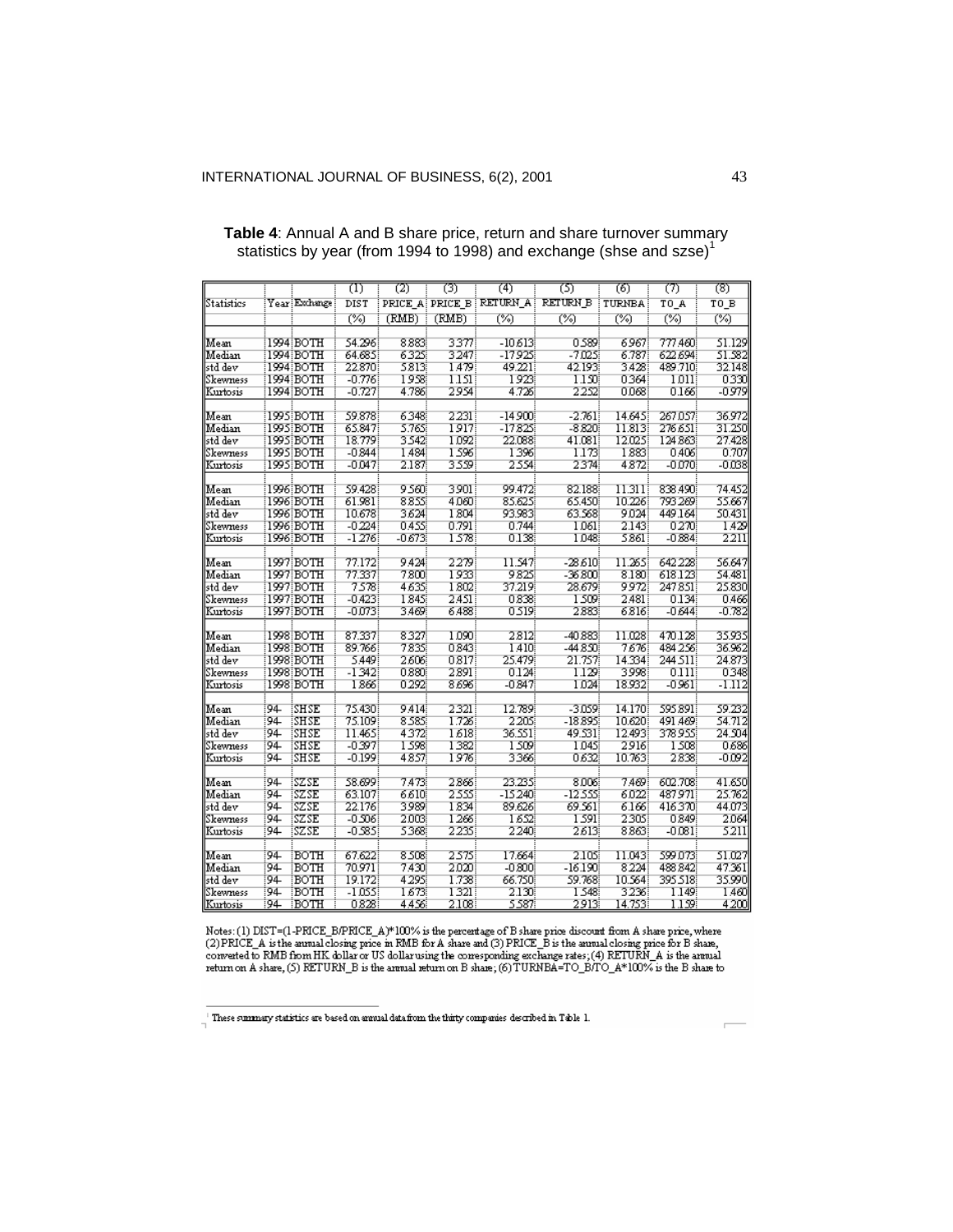|            |              |              | Φ        | 72)           | 73)       | 74)      | ত্য      | 76)                  | 71         | 78)      | 79)      | (10)                | mг       |
|------------|--------------|--------------|----------|---------------|-----------|----------|----------|----------------------|------------|----------|----------|---------------------|----------|
| Statistics | Year         | Exch-        | EPS      | : NI (million | ROE       | DivNI    | DPS      | Dividend : T. Shares |            | SECB     |          | OUTB   STATE   DEBT |          |
|            |              | ange         | (RMB):   | RMBs)         | প্তে      | (%)      |          | (RMB): Indicator     | (millions) | ඏ        | প্তে     | ඏ                   | (%)      |
| Mean       |              | 1994 :ВОТН   | 0.254    | 104.3953      | 14.443    | 23.170   | 0.062    | 0.700:               | 319.480    | 30.024   | 68.537   | 56.161              | 41.093   |
| lMedian    | 1994         | <b>BOTH</b>  | 0.250    | 99.216        | 14.220    | 12.610   | 0.040    | 1.000                | 281.210    | 29.365   | 76.052   | 57.988              | 42.177   |
| std dev    | 1994         | BOTH         | 0.131    | 69.235        | 8.165     | 25.445   | 0.086    | 0.466:               | 212.825    | 12.572   | 16.911   | 15.894              | 12.818   |
| Skewness   | 1994         | <b>BOTH</b>  | 0.327    | 0.628         | 0.454     | 1.099    | 2.543    | $-0.920$             | 1.388      | 0.156    | $-0.593$ | $-0.441$            | $-0.307$ |
| Kurtosis   | 1994         | BOTH         | 0.638    | $-0.275$      | 0.972     | 0.192    | 7.381    | $-1.242$             | 2.135      | $-0.084$ | $-0.824$ | 0.065               | $-0.488$ |
|            |              |              |          |               |           |          |          |                      |            |          |          |                     |          |
| Mean       | 1995         | BOTH         | 0.176    | 73.771        | 9.941     | 35.320   | 0.097    | $0.767$ :            | 333.216    | 30.725   | 68.648   | 54.814              | 40.401   |
| lMedian    |              | 1995 BOTH    | 0.156    | 51.875        | 7.986     | 28.670   | 0.079    | 1.000                | 284.815    | 29.365   | 74.745   | 57.829              | 40.424   |
| std dev    | 1995         | BOTH         | 0.138    | 69.007        | 8.270     | 28.916   | 0.089    | 0.430                | 210.823    | 12.294   | 16.709   | 16.319              | 15.463   |
| Skewness   |              | 1995 BOTH    | 1.807    | 1.281         | 1.243     | 0.095    | 0.754    | $-1.328$             | 1.274      | 0.184    | $-0.786$ | $-0.484$            | $-0.243$ |
| Kurtosis   | 1995         | :BOTH        | 5.641    | 1.318         | 1.684     | -1.531   | $-0.350$ | -0.257               | 1.711      | $-0.006$ | $-0.197$ | $-0.178$            | $-0.735$ |
|            |              |              |          |               |           |          |          |                      |            |          |          |                     |          |
| Mean       | 1996         | ∃BOTH        | 0.163    | 66.664        | 7.466     | 27.786   | 0.077    | 0.633                | 352.458    | 30.786   | 68.108   | 54.308              | 41.144   |
| Median     | :1996        | BOTH         | 0.145    | 41.753        | 7.236     | 30.245   | 0.045    | 1.000                | 324.847    | 29.689   | 72.148   | 56.656              | 39.767   |
| std dev    | 1996         | BOTH         | 0.181    | 81.188        | 6.899     | 24.313   | 0.105    | 0.490:               | 207.319    | 12.303   | 17.199   | 16.489              | 15.941   |
| Skewness   | :1996        | :BOTH        | 2.161    | 1.747         | 0.461     | $-0.006$ | 2.315    | $-0.583$             | 1.139      | 0.119    | $-0.634$ | $-0.475$            | $-0.116$ |
| Kurtosis   | :1996        | BOTH!        | 8.308    | 4.345         | $-0.274$  | $-1.672$ | 6.843    | $-1.784$             | 1.492      | $-0.106$ | $-0.472$ | $-0.144$            | $-0.929$ |
|            |              |              |          |               |           |          |          |                      |            |          |          |                     |          |
| Mean       | 1997         | <b>BOTH</b>  | 0.043    | 19.200        | $-1.448$  | 20.625   | 0.054    | $0.400$ :            | 354.224    | 30.999   | 67.871   | 53.819              | 42.562   |
| Median     |              | 1997 BOTH    | 0.100    | 34.627        | 3.641     | 0.000    | 0.000    | 0.000                | 358.726    | 29.689   | 73.297   | 56.656              | 45.632   |
| lstd dev   | 1997         | :BOTH        | 0.328    | 143.676       | 19.338    | 28.161   | 0.099    | 0.498                | 183.408    | 12.546   | 17.216   | 16.865              | 19.469   |
| Skewness   | 1997         | BOTH         | $-0.488$ | $-0.964$      | $-2.506$  | 0.940    | 3.156    | 0.430                | 0.431      | 0.126    | $-0.596$ | $-0.430$            | $-0.202$ |
| Kurtosis   | 1997         | BOTH         | 2.115    | 2.862         | 7.741     | $-0.549$ | 12.612   | $-1.950$             | $-0.255$   | $-0.244$ | $-0.549$ | $-0.315$            | $-1.150$ |
|            |              |              |          |               |           |          |          |                      |            |          |          |                     |          |
| Mean       | :1998        | BOTH         | $-0.033$ | $-12477$      | $-23.284$ | 20.420   | 0.046    | 0.333                | 377.632    | 30.618   | 66.495   | 53.239              | 47.880   |
| Median     | 1998         | BOTH         | 0.070    | 20.437        | 2.802     | 0.000    | 0.000    | 0.000                | 357.092    | 29.250   | 68.890   | 55.200              | 46.402   |
| std dev    | 1998         | BOTH         | 0.522    | 204.359       | 86.835    | 31.200   | 0.109    | 0.479                | 202.170    | 12.527   | 17.823   | 17.081              | 22.460   |
| Skewness   | 1998         | івотн        | $-0.974$ | $-1.035$      | -3.815    | 1.044    | 3.936    | 0.745                | 0.602      | 0.205    | $-0.415$ | $-0.335$            | 0.214    |
| Kurtosis   | 1998         | BOTH         | 3.089    | 3.928         | 15.367    | $-0.696$ | 17.880   | $-1.554$             | $-0.003$   | $-0.217$ | $-0.901$ | $-0.486$            | $-0.854$ |
|            |              |              |          |               |           |          |          |                      |            |          |          |                     |          |
| Mean       | 94-98 ISH SE |              | 0.127    | 64.309        | 6.240     | 26.493   | 0.056    | 0.488                | 401.796    | 31.946   | 78.045   | 58.511              | 41.858   |
| Median     | 94-98 ISH SE |              | 0.153    | 53.423        | 7.331     | 0.000    | 0.000    | 0.000                | 386.936    | 30.074   | 80.000   | 59.153              | 43.269   |
| Std dev    | 94-98 ISH SE |              | 0.156    | 84.927        | 9.748     | 30.793   | 0.081    | 0.503                | 242.206    | 9.494    | 10.542   | 13.347              | 14.060   |
| Skewness   | 94-98 ISH SE |              | $-1.371$ | $-0.477$      | $-2.174$  | 0.583    | 1.820    | 0.051                | 0.489      | $-0.387$ | $-0.983$ | $-0.034$            | $-0.453$ |
| Kurtosis   | 94-98 SHSE   |              | 3.725    | 1.099         | 9.298     | $-1.255$ | 3.617    | $-2.049$             | $-0.460$   | 0.692    | 1.159    | 0.424               | $-0.228$ |
|            |              |              |          |               |           |          |          |                      |            |          |          |                     |          |
| Mean       | 94-98 ISZSE  |              | 0.117    | 36.635        | $-3.065$  | 23.834   | 0.081    | 0.657                | 285.792    | 29.126   | 56.374   | 49.848              | 43.255   |
| Median     | 94-98 ISZSE  |              | 0.150    | 42.791        | 8.441     | 18.055   | 0.053    | 1.000                | 288.420    | 26.537   | 51.394   | 50.279              | 41.750   |
| Std dev    | 94-98 ISZSE  |              | 0.417    | 163.447       | 57.732    | 24.148   | 0.114    | 0.478                | 118.145    | 14.778   | 15.470   | 18.223              | 20.631   |
| Skewness   | 94-98 ISZSE  |              | $-1.349$ | $-1.376$      | $-5.690$  | 0.577    | 2.524    | $-0.677$             | 0.459      | 0.493    | 0.026    | $-0.282$            | 0.250    |
| Kurtosis   | 94-98 ISZSE  |              | 4.806    | 5.833         | 36.458    | $-1.092$ | 7.186    | $-1.588$             | $-0.552$   | $-0.711$ | $-1.101$ | $-1.262$            | $-0.914$ |
|            |              |              |          |               |           |          |          |                      |            |          |          |                     |          |
| Mean       |              | 94-98 BOTH   | 0.122    | 51.230        | 1.842     | 25.263   | 0.067    | 0.567                | 346.972    | 30.630   | 67.932   | 54.468              | 42.518   |
| Median     |              | 94-98 BOTH   | 0.152    | 45.519        | 7.444     | 13.030   | 0.036    | 1.000:               | 322.720    | 29.303   | 73.446   | 56.822              | 42.595   |
| std dev    |              | 94-98 BOTH   | 0.308    | 128.456       | 40.430    | 27.856   | 0.098    | 0.4973               | 201.671    | 12.285   | 16.953   | 16.342              | 17.427   |
| Skewness   |              | 94-98 BOTH   | $-1.689$ | $-1.572$      | $-8.008$  | 0.619    | 2.469    | $-0.272$             | 0.955      | 0.151    | $-0.578$ | $-0.420$            | 0.114    |
| Kurtosis   |              | !94-98 !BOTH | 9.325    | 8.523         | 74.527    | $-1.069$ | 7.708    | $-1.952$             | 0.755      | $-0.275$ | $-0.688$ | $-0.349$            | $-0.428$ |

**Table 5**: Annual corporate earnings, dividends, share structure, and capital structure statistics by year (from 1994 to 1998) and exchange (shse and szse)<sup>1</sup>

Note: (1) EPS is the Earning Per Share in RMB (adjusted for stock splits and rights issues); (2) NI is the company's Net Income in million RMBs; (3) ROE is the Return on Equity which is calculated as Net Income divided da

<sup>1</sup> These summary statistics are based on annual data from the thirty companies described in Table 1.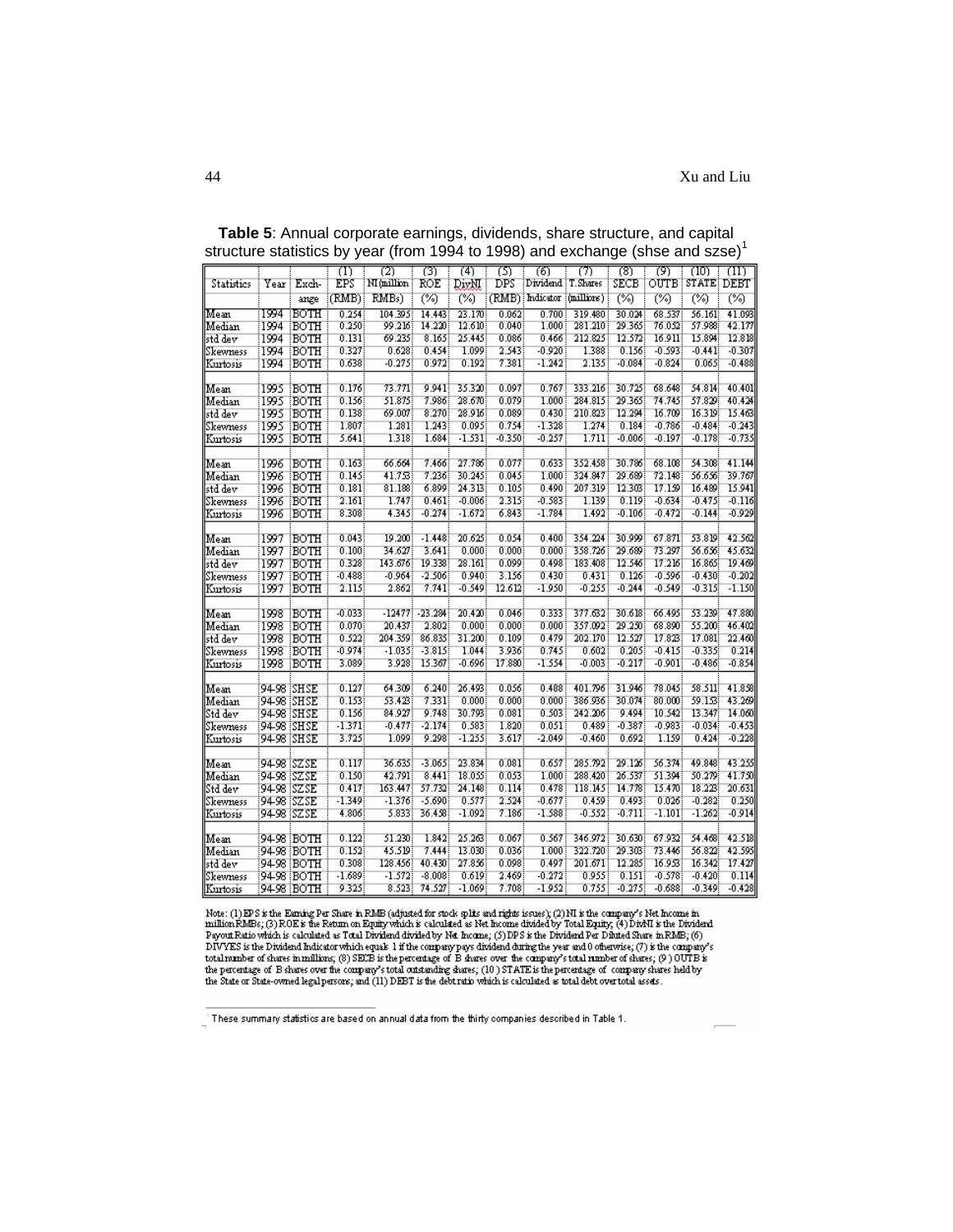Table 4 presents the cross-sectional summary statistics of annual A and B share price, return and share turnover data from 1994 to 1998. At the end of 1998, the cross-sectional mean DIST (B share percentage price discount) $4$  is 75% at the Shanghai Stock Exchange, and 59% at the Shenzhen stock exchange. B shares are on average traded at 54% below A share in 1994 and 87% below A shares in 1998. There appears to be a large foreign share price discount in the Chinese stock markets. In light of the limited information transmission and the large price difference between the domestic & foreign share classes in the Chinese stock markets, we further formulate an empirical model to capture the financial determinants of long-term foreign share discount. Are company's fundamental financial variables important determinants of the degree of foreign share discount?

Table 5 presents the cross-sectional summary statistics of annual corporate earnings, dividends, share structure and capital structure. Annual EPS (earning per share) and DPS (dividend per share) are both adjusted for company's capital changes (such as rights offerings and stock dividends). The companies' NI (Net Income), ROE (Return on Equity), and DivNI (Dividend payout ratio) are also described in the Table 5. In addition to these company cash flow measures, we also develop OUTB (percentage of B shares over the company's total outstanding shares), STATE (percentage of State-owned shares over the company's total shares), and DEBT (percentage of total debt over total assets) to reflect the companies' share structure and capital structure.

While A share investors (Chinese domestic residents) are likely to be more sensitive to government interventions and policy factors, B share investors (foreign investors) may be more sensitive to the listed company's fundamental financial strength. We hypothesize that the degree of B share price discount may be related to the listed company's earnings, dividends, ownership structure, capital structure and liquidity factors. The following model is constructed to examine the determinants of foreign share price discount in the Chinese stock market.

$$
DIST_{t} = b_{0} + b_{1}TURNAB_{i,t} + b_{2}EPS_{i,t} + b_{3}DIVNI_{i,t} + b_{4}OUTB_{i,t} + b_{5}STATE_{i,t} + b_{6}STATE_{i,t} + b_{7}D95_{t} + b_{8}D96_{t} + b_{9}D97_{t} + b_{10}D98_{t} + b_{11}SHSE_{i}
$$
\n(3)

where  $DIST_{it}$  is the B share percentage price discount; TURNBA is the B share to A share relative liquidity ratio in %; EPS is the Earning Per Share in RMB adjusted for stock splits and rights issues; DivNI is the Dividend Payout Ratio which is calculated as Total Dividend divided by Net Income; OUTB is the percentage of B shares over the company's total outstanding shares; STATE is the percentage of company shares held by the State or State-owned legal persons; DEBT is the percentage debt ratio which is calculated as total debt over total assets; D95, D96, D76, and D98 are indicator (dummy) variables of years 1995, 1996, 1997 and 1998, respectively; and SHSE is an indicator variable for companies traded in Shanghai Stock Exchange.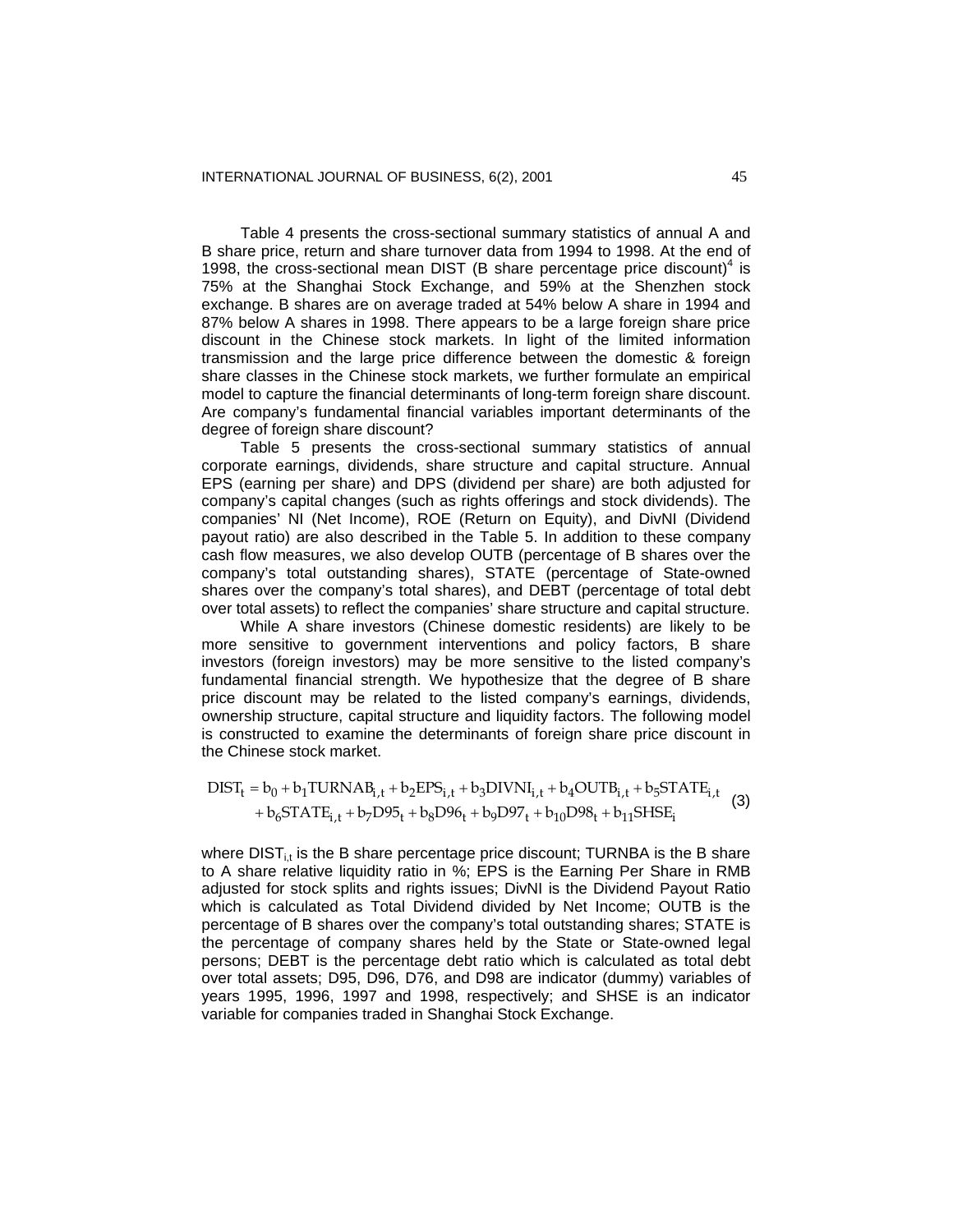# **Table 6:** Cross-sectional time series regression for B share percentage price

discount<br>This regression model is estimated using annual data from 1994 through 1998 for the thirty companies described in Table 1. The dependent variable  $DIST_{i,r}$  is the B share percentage price discount from A share in year t for company i, which is calculated as (1-PRICE B., /PRICE A., )\*100%. This B share percentage price discount measure is regressed against the following variables: TURNE4=TO\_B/TO\_A\*100% is the B share to A shares liquidity ratio in %; EPS is the E Share in RMB (adjusted for stock splits and rights issues); DivNI is the Dividend Payout Ratio which is calculated as Total Dividend divided by Net Income; OUTE is the percentage of B shares over the company's total outstanding shares; STATE is the percentage of company shares held by the State or State-owned legal persons; DEBT is the percenta respectively; and SHSE is an indicator variable for companies traded in Shanghai Stock Exchange.

 $DIST_{\alpha} = b_{\alpha} + b_{\alpha} TURNAB_{\alpha} + b_{\alpha} EPS_{\alpha} + b_{\alpha} DIVNI_{\alpha} + b_{\alpha} OUTB_{\alpha} + b_{\alpha} STATE_{\alpha}$ 

|  |  | $+ b$ , DEBT, $+ b$ , D95, $+ b$ , D96, $+ b$ , D97, $+ b$ , D98, $+ b$ , SHSE, |
|--|--|---------------------------------------------------------------------------------|
|  |  |                                                                                 |

| Variable                                          | Coefficient (Standard (tratio)                                |           |                      | Significant (Tolerance (Variance)   |                |                                                               | Sequential Sum (SSS divided by                                 |                             |  |  |  |
|---------------------------------------------------|---------------------------------------------------------------|-----------|----------------------|-------------------------------------|----------------|---------------------------------------------------------------|----------------------------------------------------------------|-----------------------------|--|--|--|
|                                                   | Estimate.                                                     | Error     |                      | !Level                              | !Level         | Inflation                                                     | of Squares)                                                    | Regression Sum of           |  |  |  |
|                                                   |                                                               |           |                      |                                     |                | Factor(VIF)                                                   | $(SSS)^2$                                                      | (Squares (SSR) <sup>)</sup> |  |  |  |
|                                                   |                                                               |           |                      | PANEL A: FULL SAMPLE (30 COMPANIES) |                |                                                               |                                                                |                             |  |  |  |
|                                                   | $R^2 = 76.59\%$ ; Adjusted $R^2 = 72.41\%$ ; F Value = 18.320 |           |                      |                                     |                |                                                               |                                                                |                             |  |  |  |
| CONSTANT (bi)  39.401                             |                                                               | 16.438    | $16.120*10.000$      |                                     |                |                                                               |                                                                |                             |  |  |  |
| TURNBA(b1)                                        | $-0.183$                                                      | 10.101    | $-1.807***$ $10.073$ |                                     | 10.788         | 1.269                                                         | 192.10                                                         | $10.51\%$                   |  |  |  |
| EPS(b <sub>2</sub> )                              | -14.352                                                       | 3.278     | $-4.378*$            | 10.000                              | 10.777         | 1.287                                                         | 8720.90                                                        | 23.02%                      |  |  |  |
| DIVNIO <sub>3</sub> )                             | 10.013                                                        | 10.035    | 10.379               | 10.706                              | 10.847         | 11.180                                                        | 81.50                                                          | 0.22%                       |  |  |  |
| OUTB(b <sub>4</sub> )                             | 0.146                                                         | (0.071)   | $2.047*$             | ${0.043}$                           | 0.552          | $\overline{1.811}$                                            | 5758.10                                                        | 15.20%                      |  |  |  |
| $STATED5$ )                                       | $\overline{0.141}$                                            | 0.058     | $12.420*$            | 10.017                              | 0.865          | 1.157                                                         | 1091.80                                                        | 2.88%                       |  |  |  |
| $\overline{\text{DEB T(b_6)}}$                    | $-0.161$                                                      | 10.055    | $-2.938*$            | 10.004                              | 0.879          | 1.137                                                         | 502.40                                                         | 1.33%                       |  |  |  |
| $\vert$ D95(b <sub>7</sub> )                      | 5.635                                                         | 12.998    | 1.880 ***            | 10.062                              | 0.579          | 1.726                                                         | 1651.80                                                        | 4.36%                       |  |  |  |
| $\vert$ D96(bs)                                   | 5.684                                                         | 12.862    | !1.986*              | 10.049                              | 10.587         | 11.702                                                        | 3179.60                                                        | 8.39%                       |  |  |  |
| $\overline{D97009}$                               | 122.125                                                       | 12.926    | !7.563*              | 10.000                              | 10.562         | 1.779                                                         | 449.10                                                         | 1.19%                       |  |  |  |
| $\parallel$ D98(b $_{\perp \oplus}$ )             | 33.126                                                        | 3.075     | $10.772*10.000$      |                                     | 10.551         | 1.816                                                         | 13209.90                                                       | 34.87%                      |  |  |  |
| $SHSE(\mathfrak{b}_{\perp})$                      | 13.918                                                        | 12.600    | 5.353*               | 10.000                              | 10.476         | 2.101                                                         | 3042.20                                                        | 8.03%                       |  |  |  |
|                                                   |                                                               |           |                      |                                     |                |                                                               | PANEL B: SHANGHAI STOCK EXCHANGE A AND B SHARES (16 COMPANIES) |                             |  |  |  |
|                                                   | $R^2 = 71.91\%$ ; Adjusted $R^2 = 69.53\%$ ; F Value =30.250  |           |                      |                                     |                |                                                               |                                                                |                             |  |  |  |
| $\boxed{\text{CONSTANT (b_0)} }$ {49.419}         |                                                               | 7.279     | $6.789*$             | 10.000                              |                |                                                               |                                                                |                             |  |  |  |
| TURNBA/b <sub>1</sub> )                           | $1 - 0.070$                                                   | 10.075    | $-0.939$             | 10.351                              | 10.749         | 1.336                                                         | 32.77                                                          | 10.48%                      |  |  |  |
| EPS(b <sub>2</sub> )                              | -18.239                                                       | 16.072    | $1 - 3.004$ **       | 10.004                              | 0.638          | 1.568                                                         | 2110.18                                                        | 30.60%                      |  |  |  |
| DIVNIO <sub>3</sub> )                             | 10.025                                                        | 10.027    | 10.924               | 10.359                              | 0.849          | 1.178                                                         | 7.12                                                           | 0.10%                       |  |  |  |
| OUTB(b <sub>4</sub> )                             | 10.296                                                        | 10.076    | 3.900*               | 10.000                              | 10.864         | i1.157                                                        | 428.16                                                         | 6.21%                       |  |  |  |
| STATE(bs)                                         | 10.092                                                        | 10.062    | 1.482                | 10.143                              | 10.800         | 11.250                                                        | 14.76                                                          | 0.21%                       |  |  |  |
| $DEBT(b_6)$                                       | $-0.120$                                                      | ${0.063}$ | $-1.925*** 0.059$    |                                     | $\sqrt{0.765}$ | 1.307                                                         | 64.11                                                          | 0.93%                       |  |  |  |
| $\vert$ D95(b $_7$ )                              | $-0.274$                                                      | 2.490     | $[-0.110]$           | [0.913]                             | 0.574          | 1.743                                                         | 347.85                                                         | 5.04%                       |  |  |  |
| $\vert$ D96(bs)                                   | $-3.582$                                                      | 2.483     | 1-1.443              | $\overline{0.154}$                  | 10.550         | 1.817                                                         | 1980.07                                                        | 28.72%                      |  |  |  |
| $\mathbb{D}976$ <sup>1</sup>                      | 10.513                                                        | 12.548    | $4.125*$             | 10.000                              | 10.522         | 11.915                                                        | 3.94                                                           | $10.06\%$                   |  |  |  |
| $\overline{D980_{10}}$                            | 19.359                                                        | 12.897    | $6.683*$             | 10.000                              | 10.473         | 12.113                                                        | 1906.33                                                        | 27.65%                      |  |  |  |
|                                                   |                                                               |           |                      |                                     |                |                                                               | PANEL C: SHENZHEN STOCK EXCHANGE A AND B SHARES (14 COMPANIES) |                             |  |  |  |
|                                                   |                                                               |           |                      |                                     |                | $R^2 = 71.62\%$ ; Adjusted $R^2 = 67.19\%$ ; F Value = 16.150 |                                                                |                             |  |  |  |
| $\vert$ CONSTANT (b <sub>1</sub> ) $\vert$ 34.336 |                                                               | (10.971)  | $13.130*$            | ${10.003}$                          |                |                                                               |                                                                |                             |  |  |  |
| TURNBA(b1)                                        | $1 - 0.096$                                                   | 10.273    | $1 - 0.350$          | 10.728                              | 10.735         | 11.361                                                        | 725.00                                                         | 2.81%                       |  |  |  |
| EPS(b <sub>2</sub> )                              | $-7.578$                                                      | 4.203     | $1.803***$ $10.077$  |                                     | 10.674         | 1.484                                                         | 6769.80                                                        | 26.26%                      |  |  |  |
| $\mathbb{D}\text{IVMM}$                           | $-0.127$                                                      | [0.071]   | $-1.778***$ $10.081$ |                                     | 0.705          | 1.418                                                         | 69.00                                                          | 0.27%                       |  |  |  |
| OUTB(b <sub>4</sub> )                             | 10.084                                                        | 10.111    | 10.758               | 10.451                              | 10.714         | 1.400                                                         | 0.00                                                           | $0.00\%$                    |  |  |  |
| STATE(b <sub>s</sub> )                            | 10.145                                                        | 0.088     | 11.651               | 0.104                               | 10.827         | 1.209                                                         | 49.00                                                          | 0.19%                       |  |  |  |
| DEBT(bs)                                          | $-0.177$                                                      | 10.074    | $-2.399*$            | ${0.020}$                           | 0.898          | 1.113                                                         | 666.70                                                         | 2.59%                       |  |  |  |
| $\overline{D95(b_7)}$                             | 13.589                                                        | 5.204     | $2.611*$             | 10.012                              | 10.527         | 1.896                                                         | 1094.30                                                        | 4.25%                       |  |  |  |
| $\vert$ D96(b <sub>3</sub> )                      | 18.489                                                        | 14.813    | <u>13.841*</u>       | 10.000                              | 0.548          | 1.823                                                         | 1274.90                                                        | 4.95%                       |  |  |  |
| $\overline{D97(b_9)}$                             | 37.156                                                        | 4.826     | $7.699*$             | 10.000                              | 10.546         | 1.833                                                         | 745.90                                                         | 12.89%                      |  |  |  |
| $\overline{D980}$                                 | 150.707                                                       | 15.016    | i10.110* i0.000      |                                     | 10.505         | 1.980                                                         | 14380.80                                                       | 155.79%                     |  |  |  |

The asterisk (\*) sign indicates a significance level of five percent or better for two-tailed test whereas the sign (\*\*) indicates a significance level of five percent or better for one-tailed test.

Sequential Sum of Squares (SSS) indicates the sequential reduction in the variability of the dependent variable DIST for each independent variable added to the regression.

The ratio of sequential Sum of squares (SSS) to Regression Sum of Squares indicates the percentage contribution by each independent variable in explaining the variability of the dependent variable DIST.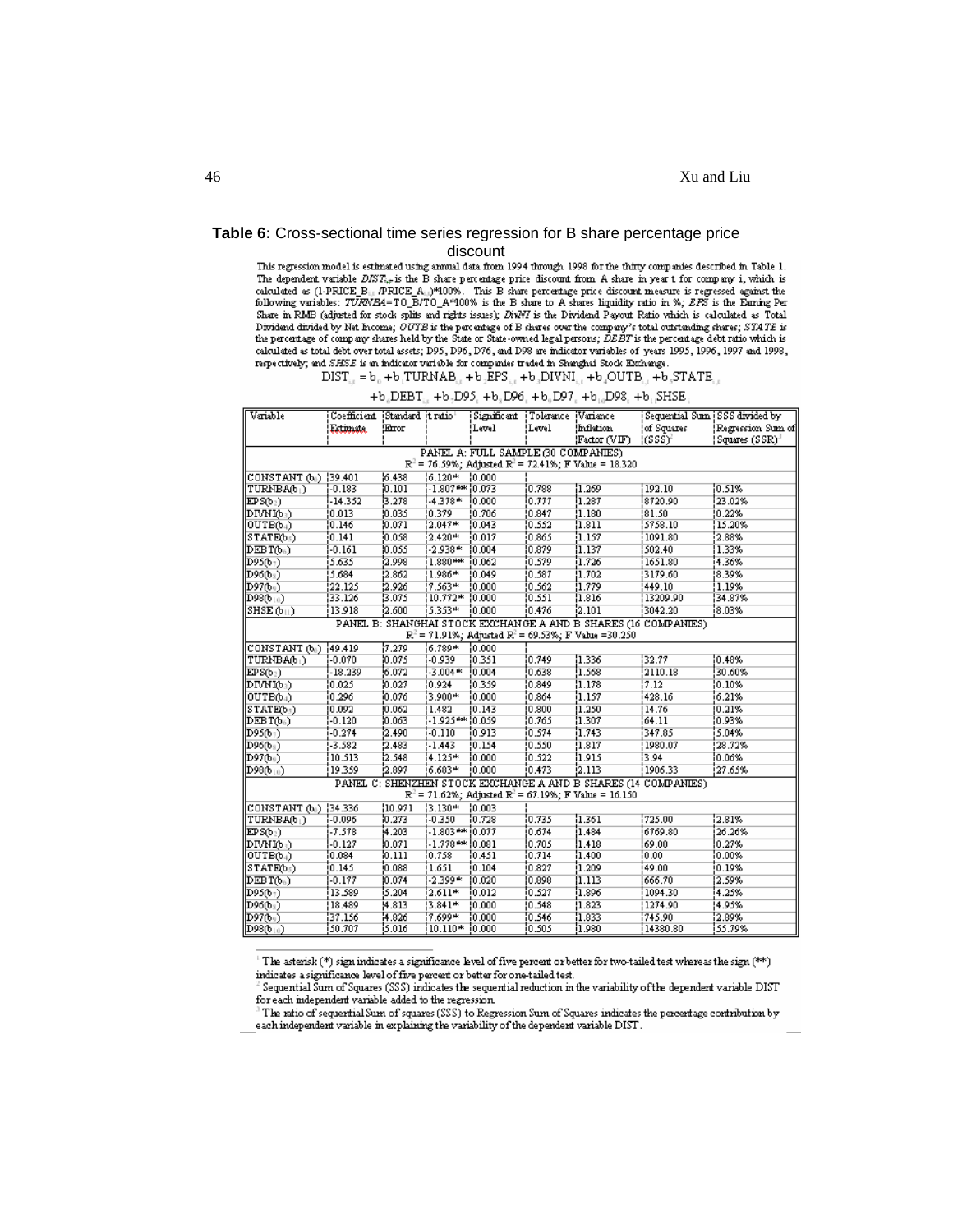The cross-sectional time series regression estimates of Equation 3 based on annual data from 1994 to 1998 for the thirty companies are reported in Table 6. The four year indicators (1995, 1996, 1997 and 1998) all have significantly positive relationship with the foreign share price percentage discount, suggesting higher level of share discount in 1995-1998 than that in 1994. The dramatic annual fluctuations in foreign share discount can be partly explained by volatility in Chinese government market intervention policies, time series variations in foreign exchange rates, and changes in overseas stock market relative performance (such as the US and HK stock markets). In addition, the SHSE indicator has a significant coefficient of 13.92, which indicates that B share percentage discount at SHSE is on average 13.92% higher than the discount at SZSE for companies with the same financial strength. Since B shares are traded by foreign investors in US dollars on SHSE and HK dollars on SZSE, most SZSE B share investors are Hong Kong residents/mutual funds who know more about Chinese local policies and company information than SHSE B share investors and hence, price the B shares at a smaller discount than the SHSE B shares.

Consistent with our expectation, the coefficient of Earning Per Share (EPS) is negative and highly significant, indicating that lower Earning Per Share is associated with higher B share price percentage discount. EPS accounts for 31% of the regression explanatory power at SZSE. This significant negative relationship between B share percentage price discount and company earnings shows that foreign investors tend to react more strongly to weakness in the listed company's ability to generate earnings. The earnings of listed companies have deteriorated during the sample period, with the cross-sectional median EPS (adjusted for stock splits and rights issues) ranging from 0.250 RMB in 1994, 0.156 RMB in 1995, 0.145 in RMB in 1996, 0.100 RMB in 1997, to 0.07 RMB in 1998. Unlike Chinese domestic investors, foreign investors place stronger emphasis on the listed company's current earnings. In addition, this stronger emphasis on earnings valuation by B share investors might be due to the differences in accounting earnings reported to A and B share investors. Chen, Gul and Su (1999) examined the difference between earnings based on Chinese GAAP (released to A share investors) and those based on International Accounting Standard – IAS (released to B share investors). They found that earnings under the Chinese GAAP are on average 20-30% higher than those reported under the IAS. In summary, the observed significant negative relationship between company earnings and B share percentage price discount may be explained by difference in accounting standards, difference in perception of Chinese stock markets' political and policy risks, and the resulted difference in sensitivity to company's current ability to generate earnings.

However, the DivNI (dividend payout ratio) does not appear to have additional explanatory power beyond company earnings. The DivNI coefficient is insignificant and only accounts for 0.22% of the regression's explanatory power. The cross-sectional median of dividend payout ratio (see Table 5) evolved from 12% in 1997, 35% in 1995, 28% in 1996, to 0 in 1997 and 1998.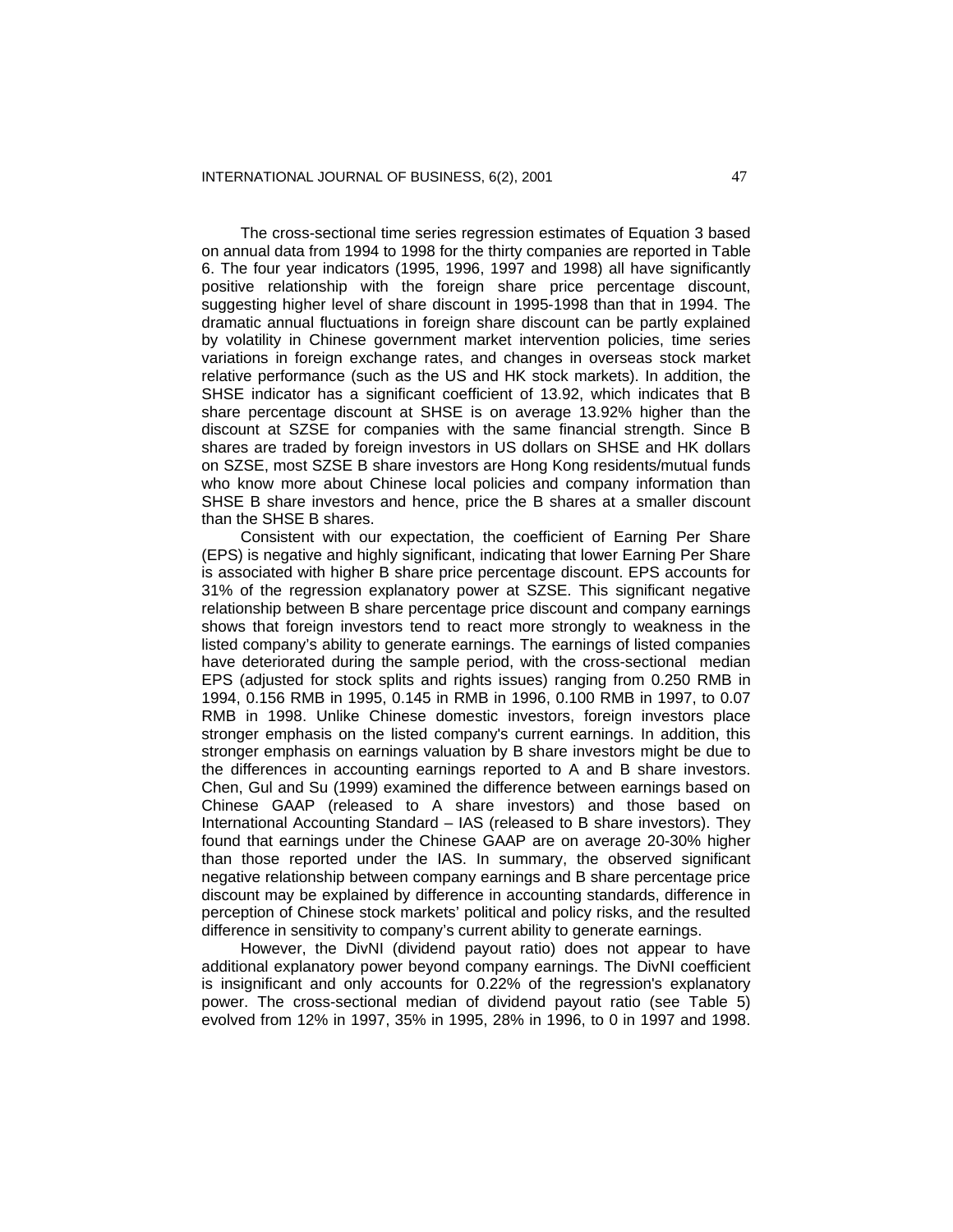The decrease in dividend payout ratio for Chinese companies in recent years was accompanied by an increase in the use of stock dividends (or bonus issues). It appears that the degree of dividend payout does not have significant impact on the B share percentage price discount.

B shares are traded far less frequently than A shares, which leads to a substantially lower B share turnover ratio. We include the B share relative liquidity ratio (TURNBA= B share turnover ratio/A Share Turnover Ratio\*100%) in the regression to see whether companies with higher B share relative liquidity ratio are associated with lower B share percentage price discount. Our results indicate a negative but insignificant relationship between TURNBA and B share percentage price discount. The size of long-term foreign share percentage discount does not appear to be affected by the B share relative liquidity ratio.

In addition, the debt ratio (DEBT), which measures a company's capital structure, has a significantly negative regression coefficient, which suggests that companies with higher leverage are associated with lower B share percentage price discounts. Theories and empirical evidence regarding the effect of capital structure on the value of US firms are mixed. On one hand, it is argued that issuing bonds can lower the cost of capital, avoid equity dilution due to issuance of additional common stocks, and hence, increase the value of the firm. On the other hand, it is suggested that bankruptcy costs may increase as a result of the increasing use of risky debt. In China, companies mostly obtain external financing through borrowing from State banks or issuing bonds to employees and other investors. On average, B share investors' favorable valuation of higher leveraged Chinese listed firms might be due to relatively low bankruptcy rate associated with Chinese State-owned enterprises. However, the capital structure as measured by the debt ratio only contributes to 1.33% of the regression explanatory power in the full sample.

To examine the impact of ownership structure on the B share percentage price discount, we include STATE (percentage of company shares held by the State or State-owned legal persons) and OUTB (percentage of B shares over the company's total outstanding shares) in equation 3. Both coefficients are positive and significant in the full sample, with STATE contributing to 2.88% of the regression explanatory power, and OUTB contributing to 15.2% of the regression explanatory power. Chinese government maintains a controlling stake of the listed company through direct ownership by the State or indirect ownership by State-owned legal persons, which accounts for an average 53% of listed company shares in 1998. A higher State ownership could result in more government intervention in the listed company's managerial decisions and hence, creates potential conflict of interests between and the State and public shareholders. Therefore, foreign investors have negative reaction to companies with higher State ownership, which is consistent with our empirical finding that State ownership percentage and B share percentage price discount are positively related. Since State-owned shares cannot be traded in the market, company's outstanding shares only consist of non-State public A shares and B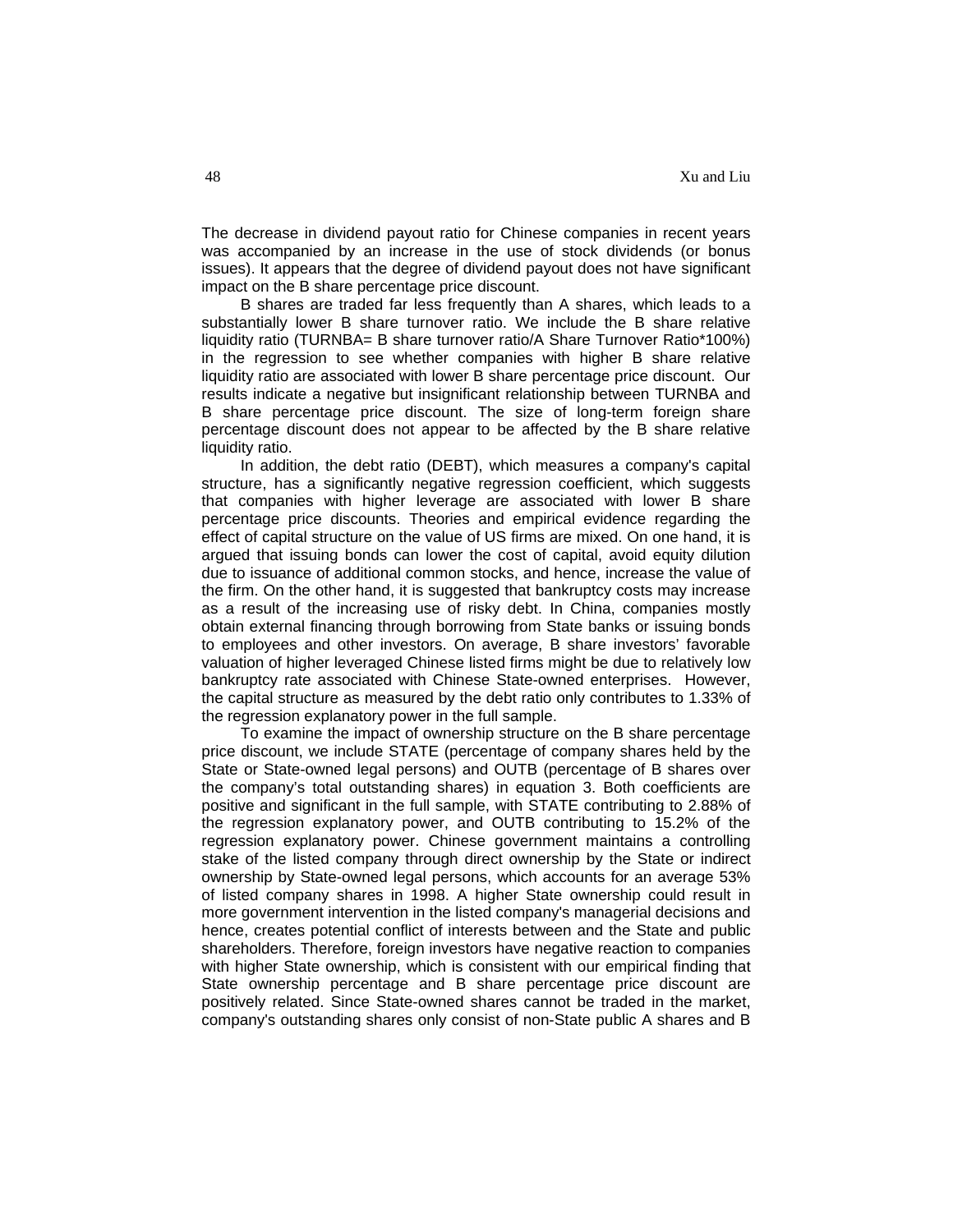shares. OUTB indicates the number of B shares as a percentage of the company's total outstanding shares, which is about 66% in 1998. Since most B shareholders are offshore, only non-State public A shareholders will be able to monitor and participate in managerial decision making process of the listed company on a regular basis. Therefore, we observe a positive relationship between OUTB and B share percentage price discount, suggesting that a higher percentage of offshore public share ownership be related to lower protection for the public shareholders' interests. In summary, the ownership structure of Chinese company has significant impact on corporate controls and managerial decisions, and hence affects B share percentage price discount.

# **V. SUMMARY**

This study investigates the short-run dynamic transmission of information flow between Chinese A and B shares for the period January 1994 to May 1999. The analysis is carried out using a bivariate GARCH framework that jointly models the first and second moments of stock returns from both share classes. We find significant cross-market return transmissions (first moment interactions) and volatility spillovers (second moment interactions) between the two share classes. The first and second moment spillover parameter estimates indicate that information flow transmissions from B to A shares are stronger than the transmissions from A to B shares, which implies that B shares incorporate information (especially company fundamental analysis) more quickly and more precisely than A shares, and as a result, A share investors may extract better quality information from the pricing implications of B shares. To a lesser extent, B share investors also extract information from A share prices, given that the A shares respond faster to certain news (such as Chinese government intervention policies). However, the A B share cross-market volatility spillover coefficients are much lower than their own-market volatility persistence coefficients, indicating weak information transmission and segmentation between the Chinese A and B share markets.

In light of the limited information transmission and the large price difference between the domestic & foreign share classes in the Chinese stock markets, we further formulate an empirical model to capture the financial determinants of long-term foreign share discount. We examine the relationship between annual B share percentage price discount and the listed company's fundamental financial variables, including measures of company earnings, dividend payout, ownership structure, and capital structure. Our results show a significant negative relationship between B share percentage price discount and company earnings, suggesting that foreign investors tend to react more strongly to weakness in the listed company's ability to generate earnings. Furthermore, our results indicate that companies with higher financial leverage are associated with lower B share percentage price discount. In addition, a higher State ownership could result in more government intervention in the listed company's managerial decisions and hence, results in a positive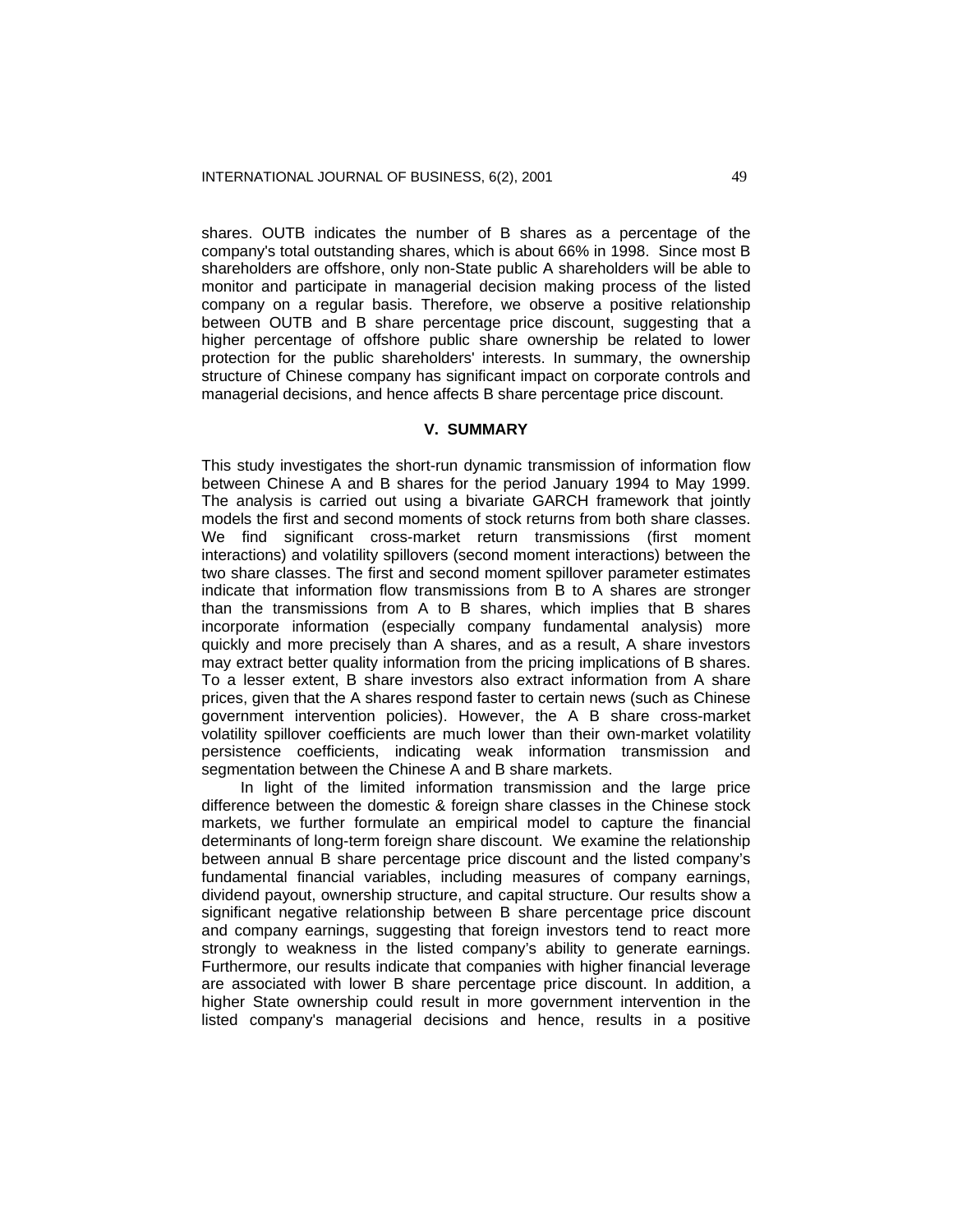relationship with B share percentage price discount. Due to its important implications for corporate controls and managerial decisions, ownership structure has significant effect on the B share percentage price discount. However, dividend payout ratio does not appear to have additional explanatory power for the B share percentage price discount after considering the company's earnings, capital structure and ownership structure.

The findings of this study shed new light on the dynamic information transmission across markets with ownership restrictions and the financial determinants of long-term foreign share price discount.

#### **ACKNOWLEDGMENTS**

The authors would like to thank the seminar participants at the University of Missouri - St. Louis and the 2000 FMA meetings in Seattle for helpful comments and discussions. The financial support of Beaumont Faculty Development Fund from Saint Louis University is gratefully acknowledged**.** 

#### **NOTES**

- 1. Besides A and B shares listed in China, Chinese companies can list "H" shares at Stock Exchange of Hong Kong and "N" shares at New York Stock Exchange upon approval by the State.
- 2. See Glosten and Milgrom (1985) and Easley and O'Hara (1991).
- 3. State-owned A shares are sometimes referred to as C shares.
- 4. The B share percentage price discount  $DIST_{it}$  from A share in year t for company i is calculated as  $(1-PRICE_B_{i,t}/PRICE_A_{i,t})*100\%$ , where the B share annual closing price has been converted to RMB using the corresponding exchange rate at the end of year t.

#### **REFERENCES**

- Baba, Y., R. F. Engle, D. Kraft, and K. Kroner, 1990, *Unpublished manuscript*, University of California – San Diego.
- Bollerslev, T., 1986, "Generalized Autoregressive Conditional Heteroskedasticity," *Journal of Econometrics*, 31, 307-327.
- Bollerslev, T., R.F. Engle, and J.M. Wooldridge, 1988, "A Capital Asset Pricing Model with Time Varying Covariances," *Journal of Political Economy*, 96, 116-131.
- Chen, C. J. P., F. A. Gul, and X. Su, 1999, "A Comparison of reported earnings under Chinese GAAP vs. IAS: Evidence from the Shangai Stock Exchange," *Accounting Horizon*, 13, 91-111.
- Chui, A. C., and C. C. Y. Kwok, 1998, "Cross-Autocorrelation Between A Shares and B Shares in Chinese Stock Market," *Journal of Financial Research*, 21, 333-353.